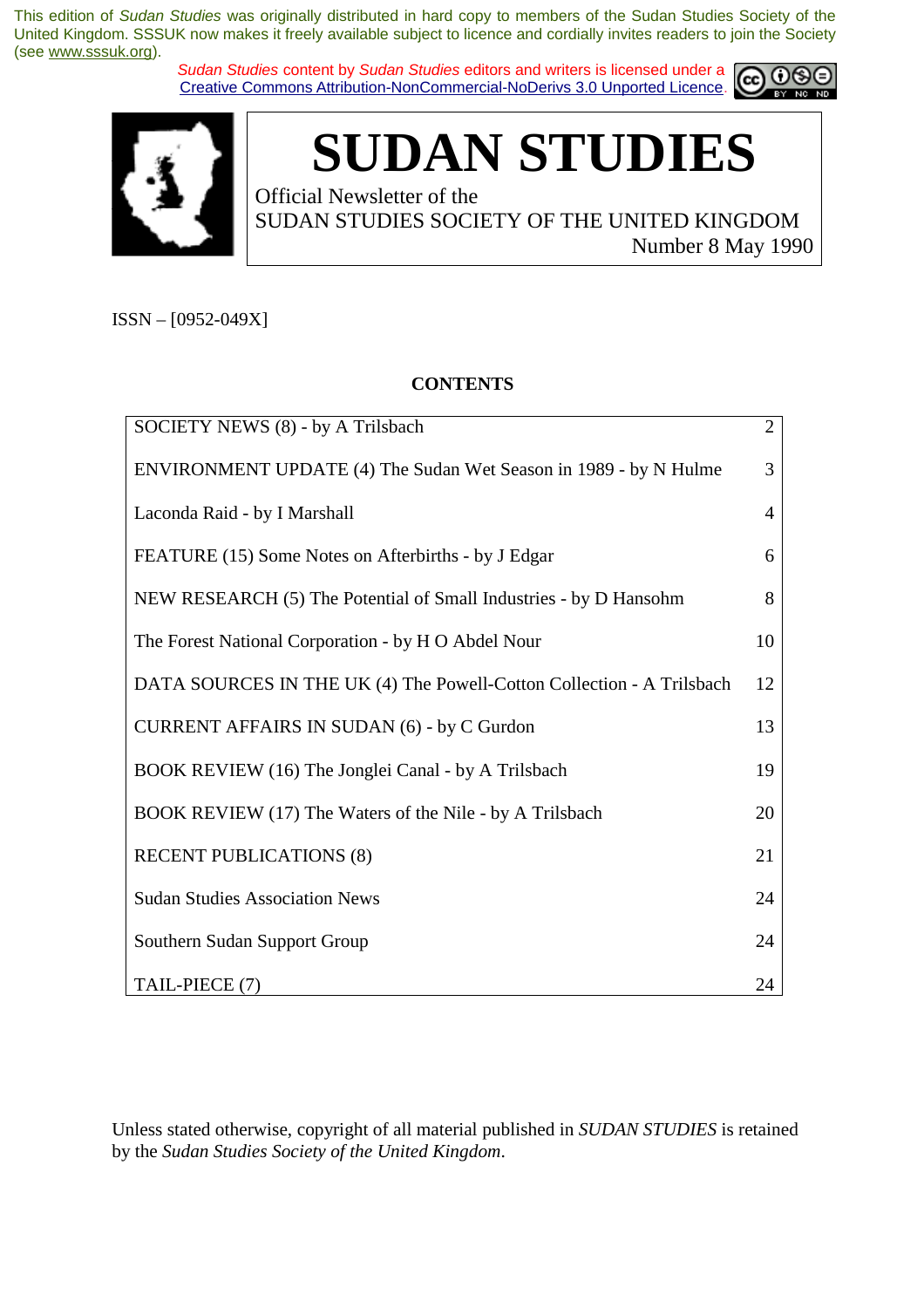*Sudan Studies* content by *Sudan Studies* editors and writers is licensed under a Creative Commons Attribution-NonCommercial-NoDerivs 3.0 Unported Licence.



# **SOCIEIY NEWS**

SSSUK is now almost four years old and has grown from an uncertain launch by a small steering group into an organisation which is known by Sudanists worldwide. In a recent survey, I managed to note 47 different countries to which at least one copy of the newsletter has been sent, ranging from Australia and Indonesia to Canada and Brazil. Perhaps, this is a worthwhile point to bear in mind as we prepare for the Second International Sudan Studies Conference which SSSUK is hosting in Durham next April (8th-llth). Preparations are making excellent progress and many offers of contributions have been received. Members of SSSUIK and the SSA should be receiving more details in due course, and I really hope many of us will be able to attend. It looks as if we will have participants from Europe, North America, Africa and the Middle East and it is a wonderful opportunity to exchange experiences and information with colleagues whom you are unlikely to meet very often. Please write to the Conference Organiser if you require more details.

Closer to home, this year's One Day Symposium and AGM is being held on Saturday September 29th. The venue is being changed this year to London House (London WCl). More details will follow soon, but there will be a less cramped timetable and lunch and other refreshments will be included for an all-in price of £5. There is scope for a couple more papers to be considered, and if you are interested, please write to (or telephone) me at the address below.

One item on the AGM will be the election of two posts. After nearly four years I am retiring as Secretary and editor of Sudan Studies, and Robin Hodgkin is retiring as a committee representative of the Sudan Government British Pensioners' Association. Anyone wishing to nominate (or be nominated) for either of these posts should write two me before the end of August. Dr Ahmed el-Bushra, the Sudan Cultural Counsellor, is also retiring, but his post is ex-officio and will be filled automatically by his successor.

This is the time of year for a renewal of Society membership and I am pleased to say that this is the fourth year running that the fee has remained unaltered. However, may I please strongly encourage you to return your renewal form as soon as possible. Delayed returns cause all sorts of administrative problems and sending out reminders wastes funds. If you have problems paying in sterling, it is possible to pay for more than one year at a time.

Finally I end by wishing my successor as Secretary and Editor well and thank all members of SSSUK who have contributed to this and earlier issues.

Addresses:

Secretary and Editor:

Dr A Trilsbach, 10 Thornlea, Godinton Park, Ashford, Kent, TN23 3JX. (0233-63-4922).

Conference Organiser:

Mrs Janet C M Starkey, c/o Sudan Archive, University Library, Palace Green Section, Durham, DH1 3RN, (tel: 091-374-3028 or 0388-526047).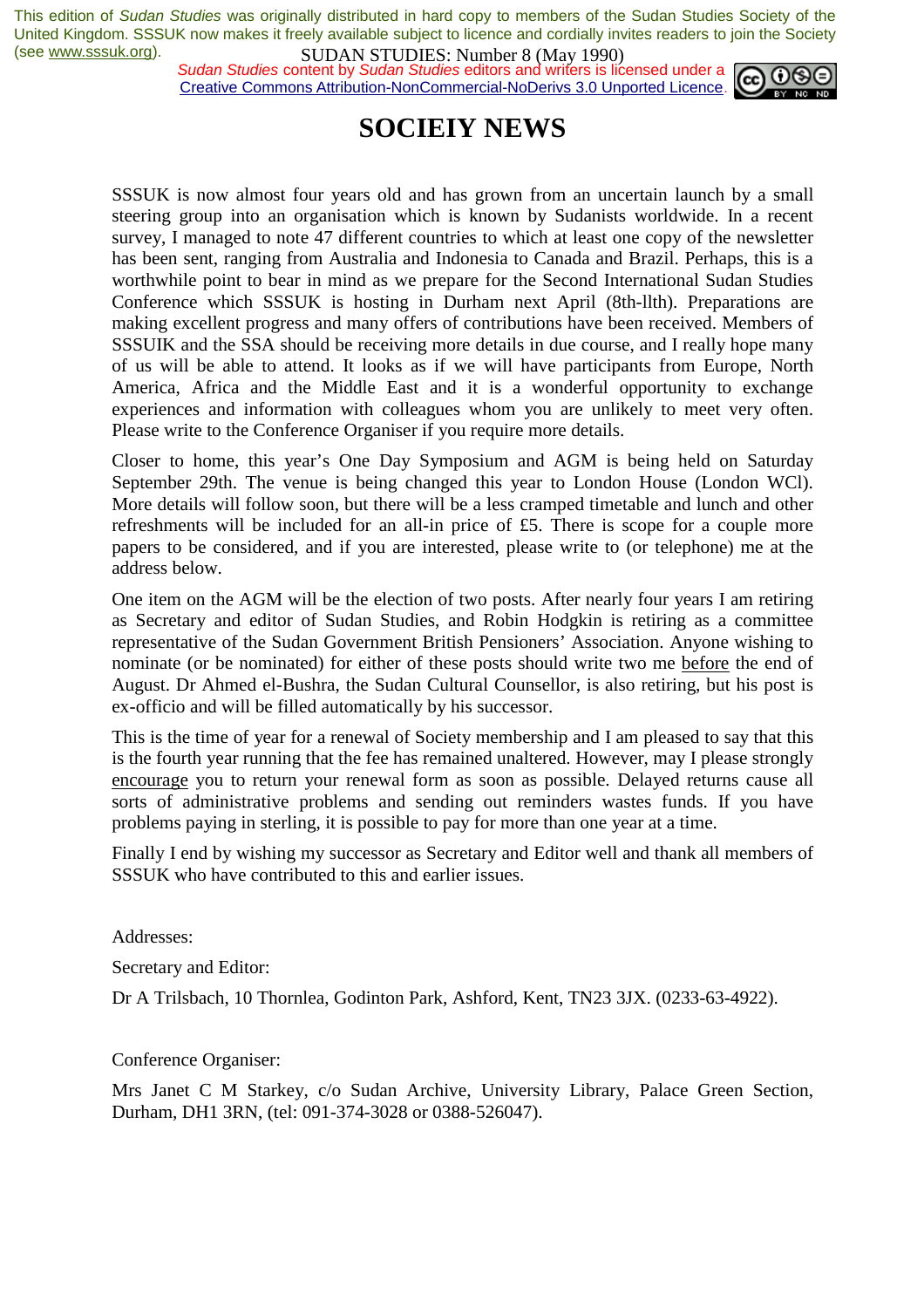*Sudan Studies* content by *Sudan Studies* editors and writers is licensed under a Creative Commons Attribution-NonCommercial-NoDerivs 3.0 Unported Licence.



### **THE SUDAN WET SEASON IN 1989**

*Mike Hulme contributes to the series of environmental updates* 

Following the heavy rains in parts of Sudan in 1988, the 1989 wet season in Sudan was drier, more typical of the dry years of the 1970s than of the very dry years of the 1980s. The graph below shows the annual rainfall index for central Sudan (between latitudes 12º and 16º N) for the years 1900 through 1989. The index is based on a maximum of 26 stations and updates the time series which have previously appeared in *Sudan Studies*  (No 1 and No 6). Although the 1989 rainfall index value was only -0.5 (compared with  $+0.45$  in 1988), this was still wetter than the first seven years of the 1980s. The dry phase that has characterised central Sudan since the late 1960s certainly cannot yet be said to have ended. The UK Meteorological Office produces a seasonal rainfall forecast for the Sahel which is usually issued before

the end of May. Currently, the forecast generates a single rainfall estimate representative of the whole Sahel. Their 1989 forecast, issued in late May, was for a year close to or just below the 1951-80 average. This appears to have been a reasonable forecast for central Sudan based on the rainfall index shown here. One of the difficulties with this sort of large-area forecast, however, is that individual locations within the Sahel may experience very different rainfall conditions to the regional average. As long as this point is appreciated by those who use such information, the Meteorological Office forecast would appear to be a promising development for those involved in short-term environmental planning. The 1990 forecast is due by the end of May.

*Dr Mike Hulme is a Senior Researcher at the Climatic Research Unit (UEA).*



© Mike Hulme, March 1990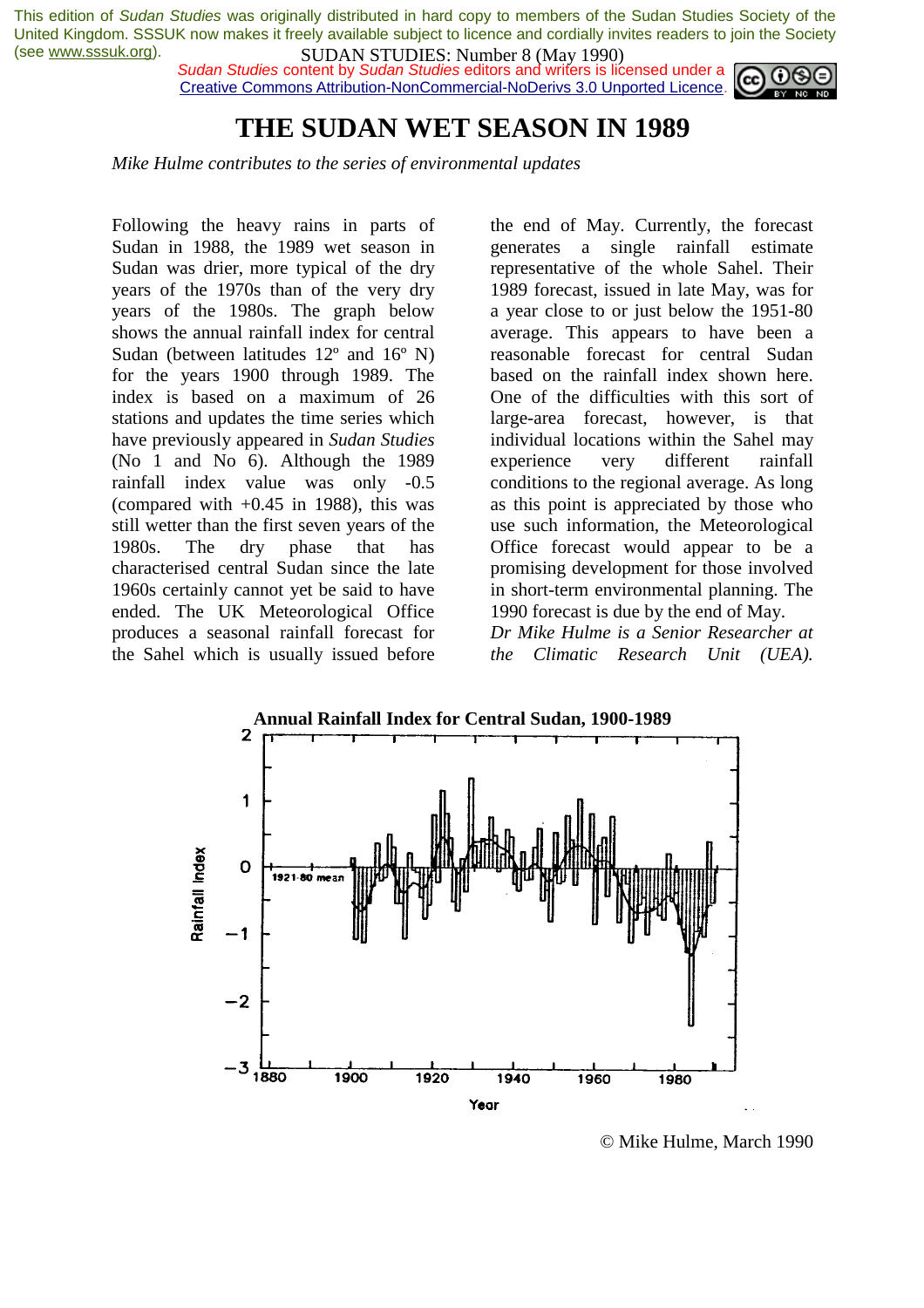*Sudan Studies* content by *Sudan Studies* editors and writers is licensed under a Creative Commons Attribution-NonCommercial-NoDerivs 3.0 Unported Licence.



# **LACONDA RAID**

*Iain Marshall offers more anecdotes from Sudan, this time from central Khartoum.* 

A *laconda* is a very cheap Sudanese hotel akin to a dosshouse but low on sleaze. A typical example in central Khartoum is situated between the *Gasr an Niil* and *Saalih* hotels. I once took some Save the Children Fund workers who'd never before eaten *fuul* beans, to have supper at this establishment. Patrons sat outside on straw *birish* mats to eat, while streams of taxis, lorries and Toyota pick-ups buzzed up and down, only inches away from the diners' ears, droning like oversized flies. My aid-worker acquaintances, who thought the cheapest meal to be had in the capital cost ten Sudanese pounds from the Sahara Hotel, enjoyed their first taste of the ubiquitous bean, and were astounded to learn that it was available in the city for as little as seventy five piastres.

Months later I was back in Khartoum staying at the *Gasr an Niil.* From my third floor window I had perfect view of the boys from the *laconda* as they transformed their stretch of unpaved sand and dirt into a restaurant'. A long trestle table facing the traffic held bowls of *Salaata,* a type of yoghurt called *mish,* a peppery sauce of red *shatta* and a wide-diameter metal pan for barbecuing mutton. On the ground at the end of the table, a charcoal burner as big as a household dustbin supported a pot shaped like a huge bloated hip flask. This was a specialized utensil for boiling *fuul* beans. There was also an enormous aluminium container full of water with a communal mug adrift on the surface.

The *sheyaa* stall beckoned with enticing tendrils of steam and smoke which arose from chunks of mutton hissing on the hot pebbles and smouldering charcoal. Sunset was approaching and the city was pleasantly warm instead of punishingly hot. I stepped out of the *Gasr* with some companions into the heady atmosphere of the street and wandered down towards the *laconda,* relishing the sound of the birds fighting in their hundreds for a place to perch in the roadside *nim* trees and savouring the various smells which crept into the open at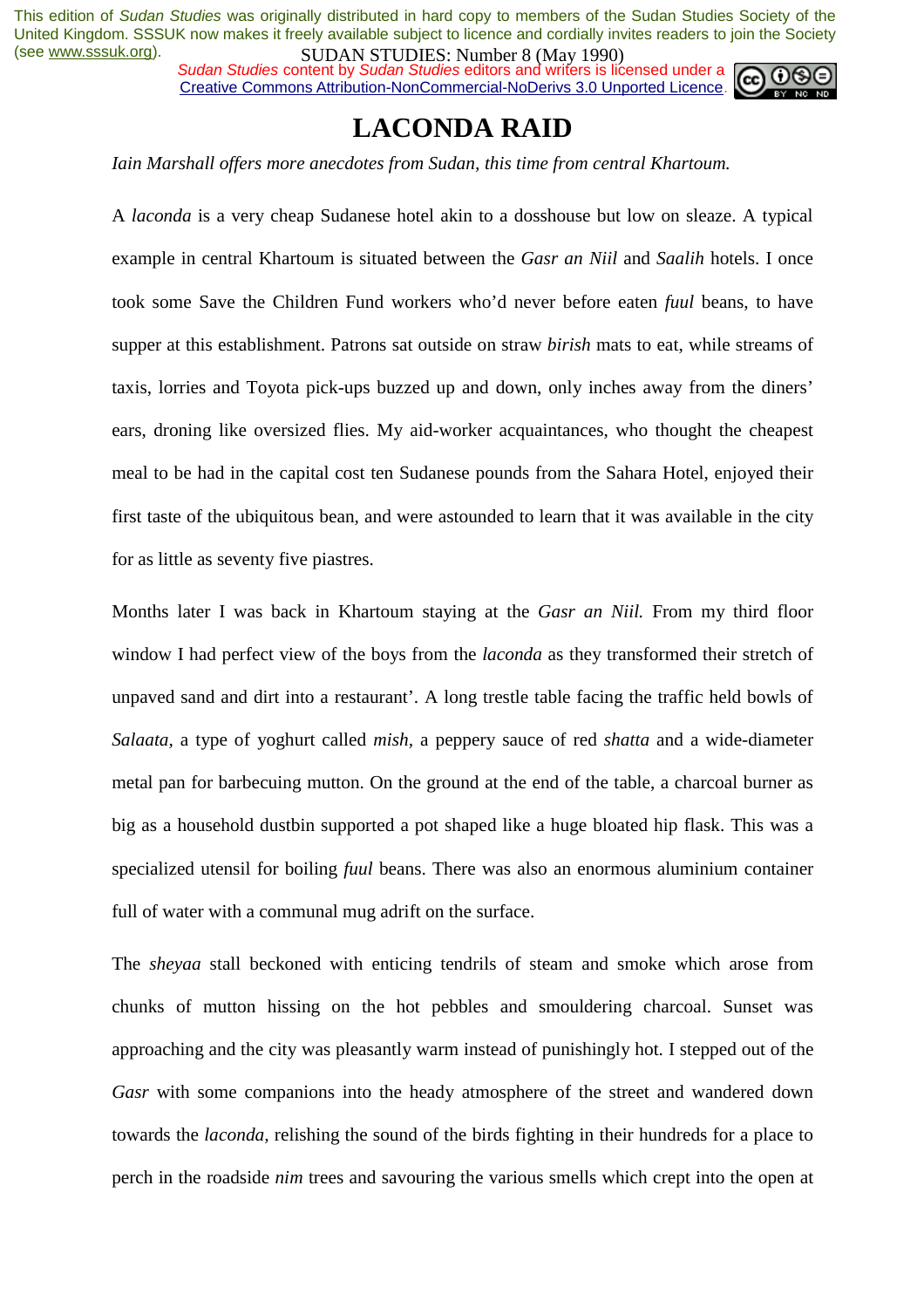*Sudan Studies* content by *Sudan Studies* editors and writers is licensed under a Creative Commons Attribution-NonCommercial-NoDerivs 3.0 Unported Licence.

nightfall. We walked up to the trestle table and ordered some *fuul* and *sheyaa.* While the others sat on the *birish* with the beans and bread, I waited by the table until our quota of meat was charred enough to be edible.

We had been sitting on the ground eating for about ten minutes when a lorry stopped level with us and the twelve or so men, who'd been balanced on the back, descended, and with mute, uniform efficiency began to dismantle the rudimentary restaurant, throwing its paraphernalia into the back of their lorry. The barbecue went in, the bowls of yoghurt and salad likewise. The boys managed to drag the *fuul* pot back inside the front gate of the *laconda* but were not so fortunate with the water container. A member of each faction held a side of the water pot and a silent tug of war ensued.

The entire raid passed off without the exchange of a single blow or angry word, a surreal dumb show unfolding before our eyes. I remember trying to eat as fast as possible in the fear that our supper was about to be whipped away from under our noses, but for some reason we were not disturbed, unlike the Sudanese customers who had their evening meals unceremoniously snatched away. Their task completed, the men boarded the truck and were driven off into the night.

The only explanation we could pluck from the mass of rumours and fictions which constantly swarmed around Khartoum like locusts, was that the newly elected government was cleaning up the capital and was putting unlicensed traders out of business. Half an hour after the raiders had swooped, I saw the smoke of scorched meat rising from the roadside once again. The boys had hastily reconstructed their "restaurant" and were doing a brisk trade. Earlier, the boy in charge had wished us farewell from the "ruins" of his establishment with a grin wider than a broad bean, and the words "Sudan is a very bad place".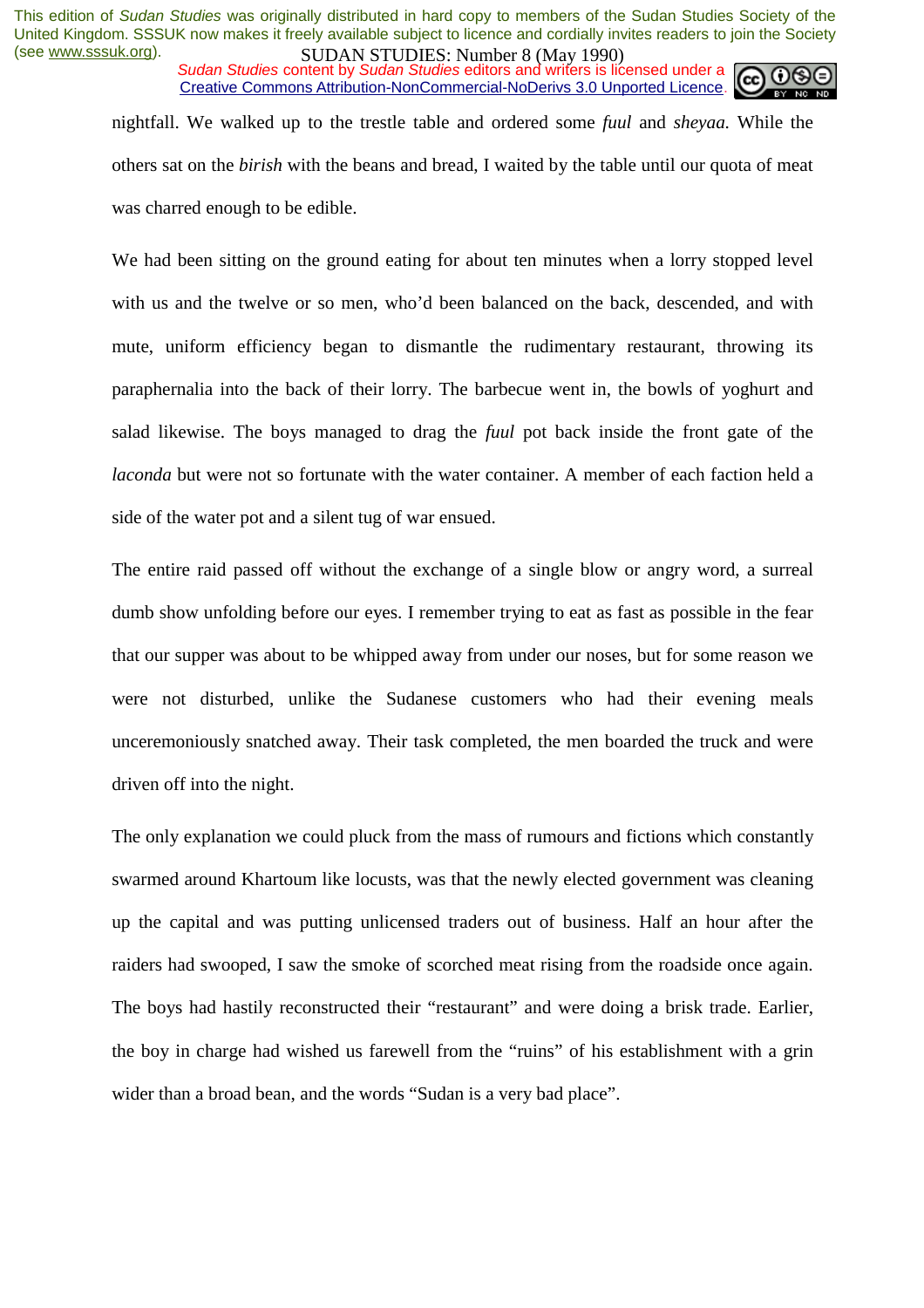*Sudan Studies* content by *Sudan Studies* editors and writers is licensed under a Creative Commons Attribution-NonCommercial-NoDerivs 3.0 Unported Licence.



*Iain Marshall spent four years teaching in various schools in Northern Province and now* 

*works at the Vietnamese Centre at East Molesey, Surrey.* 

## **SOME NOTES ON AFTERBIRTHS**

*John Edgar offers some comments on the ritual disposal of afterbirths in various parts of the Sudan.* 

While living in Dar Fur in 1980 and 1983, I was told about the ritual disposal of afterbirths by a few of the peoples of that area. I hope this information may be of use to ethnographers interested in these matters. The rituals seem to have a protective function, dealing with the afterbirth so that no harm may be worked on the child through it by malevolent spirits or people. The rituals all involve either burial or placing in trees.

The *Masalit* bury the afterbirth in the family compound or leave it up a tree. The *Ibiri* (or *Maraariit*) bury the afterbirth in the family compound or just outside it; the afterbirths of animals are placed in pot fragments and left up in trees. The Fur deposit their afterbirths in a fragment of broken water-pot and lodge it in a cactus tree (thereby assuring their children long and prosperous lives, they say). The *Wegi* group of the *Beri (Zaghawa)* bury the afterbirth near the door or gate of the enclosure with some seeds. It is subsequently watered, the idea being that as the seeds germinate and grow and flourish, so the child will too (a contradictory belief exists amongst the *Masalit,* who are superstitious about the culture of long-living plants, justify by their proverb "the planter dies before the tree [dies]").

Different afterbirth customs can be observed in other areas. In riverain Sudan, the afterbirth of a male is solemnly buried in the family compound, near to the house foundation, without any song or incantation; the aftermath of a female is buried with much laughter and joviality;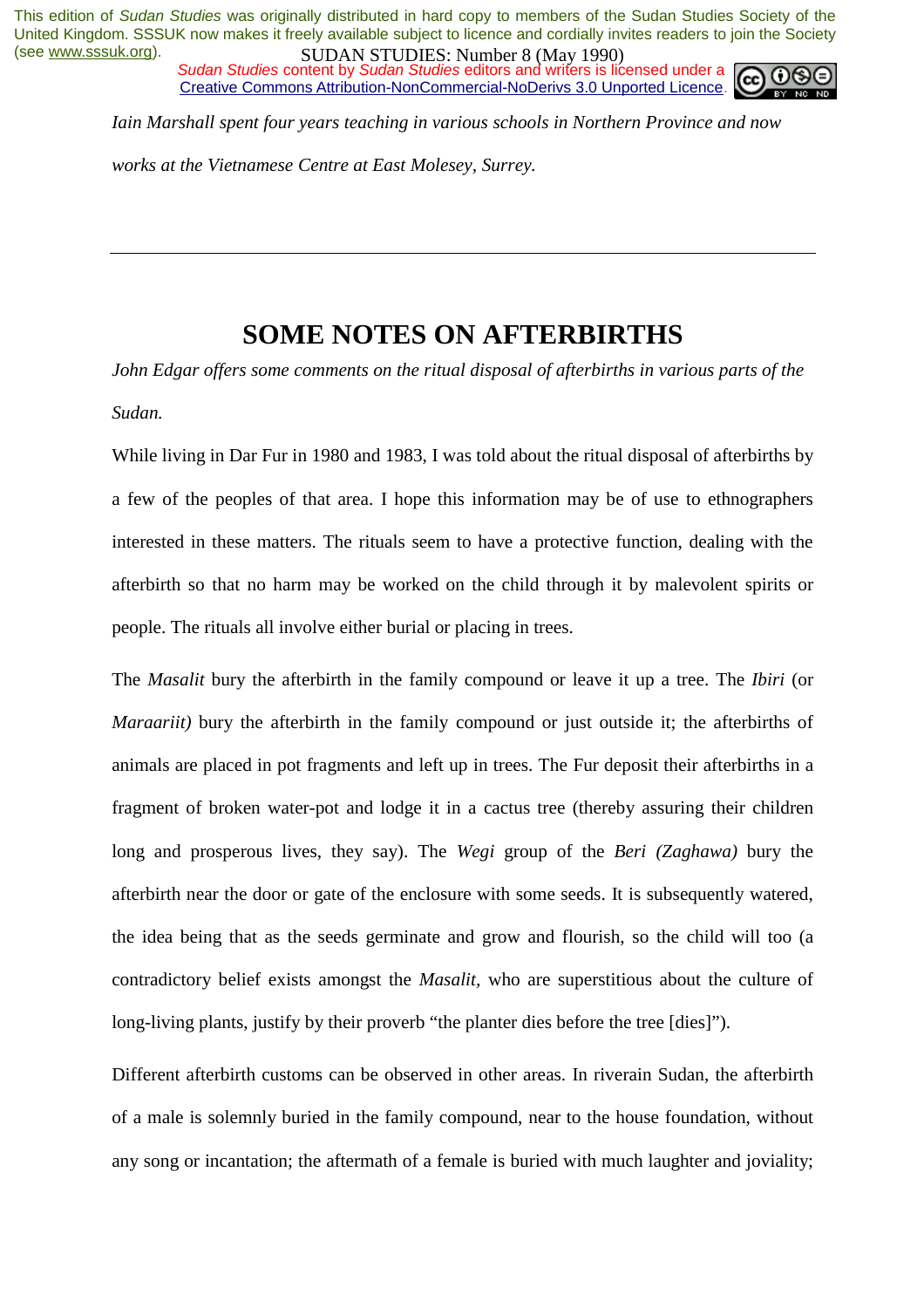*Sudan Studies* content by *Sudan Studies* editors and writers is licensed under a Creative Commons Attribution-NonCommercial-NoDerivs 3.0 Unported Licence.



alternatively they may both be thrown into the river (see El Tayib, A. (1955) "Changing Customs of the Riverain Sudan", *Sudan Notes and Records).* Across the border in Tigre, the afterbirth is buried under the threshold of the front door, mixed with seeds and certain fruits, "so that anyone who steps over the remnants in stepping over the threshold will not become ill".

*John Edgar is a linguist, currently researching at the School of Oriental and African Studies (University of London) and is working on a compilation of A Lexicon of Islamic Terms in African Languages. Anyone wishing to contact him about this should write to him at: 22B, Biddenham House, Plough Way, London, SE16 2LX.*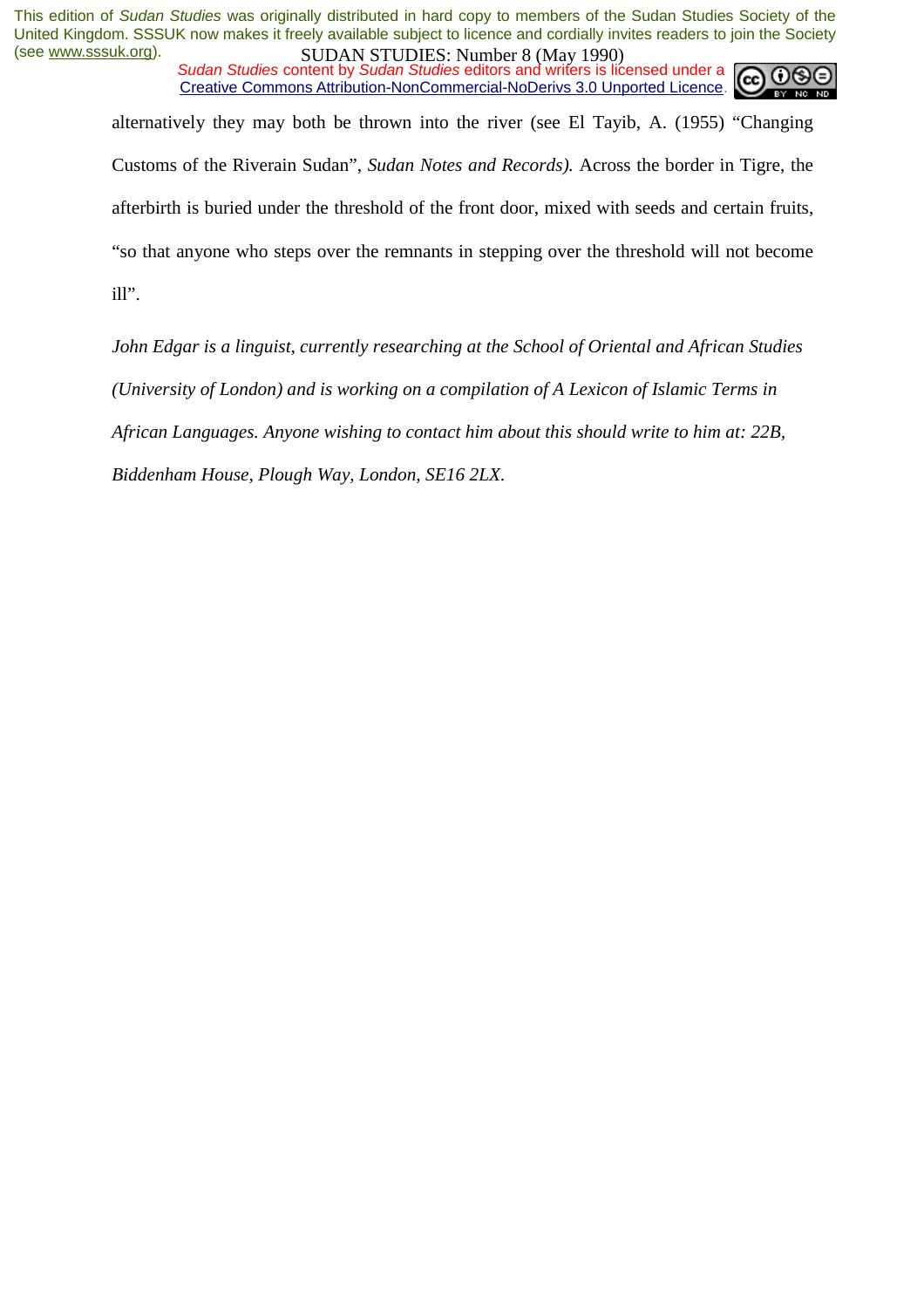*Sudan Studies* content by *Sudan Studies* editors and writers is licensed under a Creative Commons Attribution-NonCommercial-NoDerivs 3.0 Unported Licence.



# **NEW RESEARCH**

*Dirk Hansohm outlines some ongoing research into small industries in Sudan.* 

#### **THE POTENTIAL OF SMALL INDUSTRIES IN SUDAN:**

Sudan is in a severe development crisis. Traditional structural adjustment measures have failed and the need for a more comprehensive approach is acknowledged<sup>1</sup>. The promotion of small industries could be part of such an approach. A number of advantages with regard to economic and social development are ascribed to small industries: low dependence on imports and infrastructure, high labour intensity, income generation, geographical dispersion, capability to increase the savings capacity, linkages to the agricultural sector, and others.

However, the data which are necessary to identify the sector's potentials, their constraints, and appropriate measures of promotion, are largely missing. Most of the enterprises are not recorded in the statistics. Still, the existing data on the small industry sector (enterprises with less than 25 employees) testify to its importance and positive performance<sup>2</sup>.

The research project intends to contribute to the knowledge of small industries in Sudan<sup>3</sup>. In order to assess their actual and potential role it is necessary to combine a micro-level study with an analysis on the macro-level - supply and demand factors as well as government policy are determining the fate of small industries. In this regard, not only industrial policy, but also other fields such as agricultural, foreign trade exchange rate policies and other issues have to be considered.

For a micro-level study, the western Sudanese town of Nyala was selected. Field research was carried out between November 1987 and November 1988. The field research consisted of a quantitative survey of all industries in the town, a qualitative study of selected establishments in selected traditional and modern industries, and a number of other interviews and observations. Various ministries and other government boards, financing and promotion institutions and research institutions in Khartoum and El Fasher, the regional capital, were visited. Different small studies on small industries in Omdurman, Darfur, Kordofan and the Eastern Region in 1986 and 1989 provide additional knowledge.

Presently the data are analyzed in the context of a discussion of the literature on potentials and growth constraints of small industries in developing countries, especially in African lowincome countries<sup>4</sup>.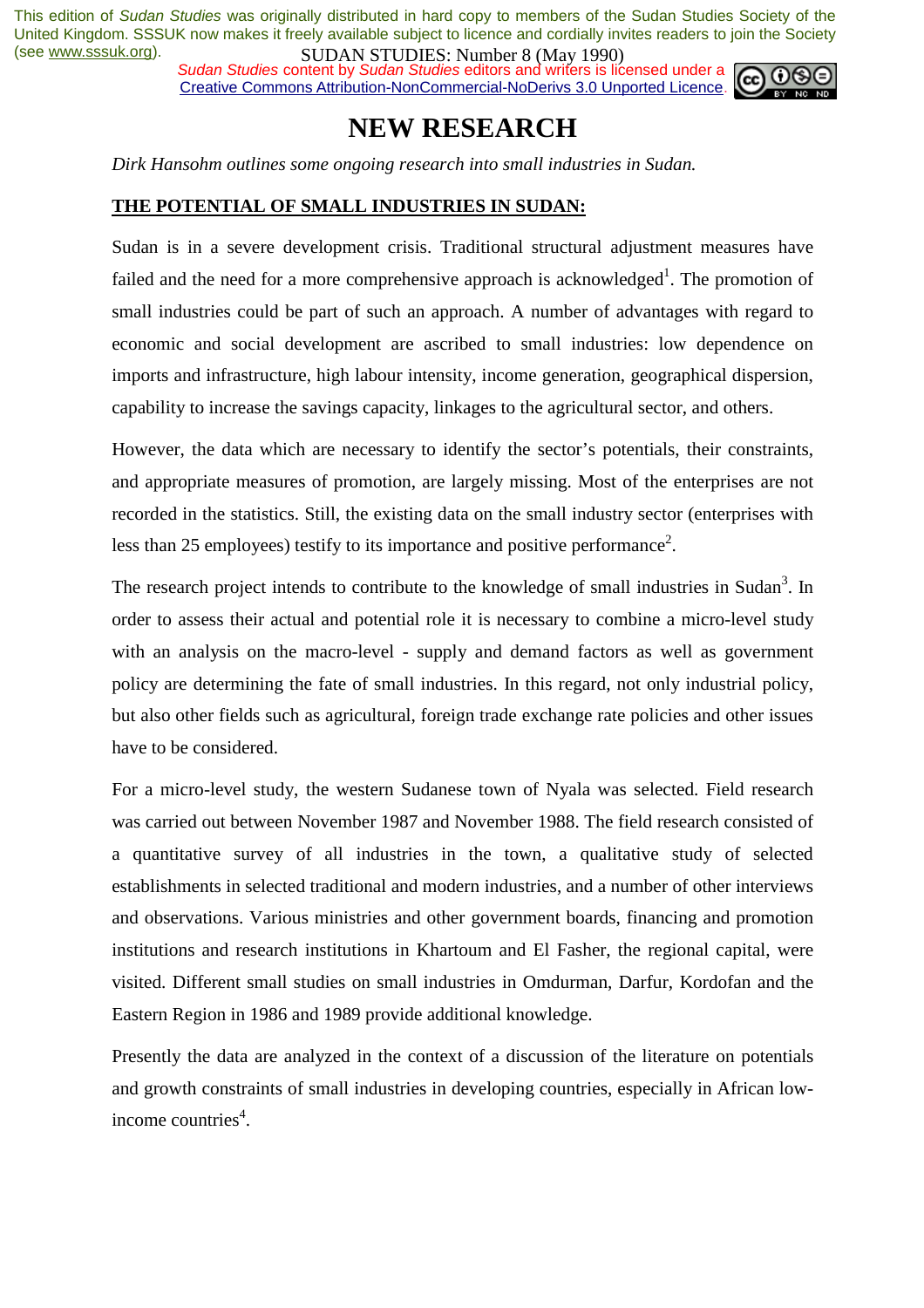**SUDAN STUDIES:** INDIFIED (1979)<br>Sudan Studies content by *Sudan Studies* editors and writers is licensed under a Creative Commons Attribution-NonCommercial-NoDerivs 3.0 Unported Licence.



Footnotes:

- 1. c.f. Hansohm, D. (1986) "The Success of IMF/World Bank Policies in Sudan", in Lawrence, P. (ed) *The World Recession and the Food Crisis in Africa*, James Currey (London). Hansohm, D. and Wohlmuth, K. (1987) "Sudan: A Case for Structural Adjustment Policies", in *Development and Peace,* Vol.8. Hansohm, D. (1989) "IMF/World Bank Policies in Sudan and its Critics", in Wohlmuth, K. (ed) *Structural Adjustment in the World Economy and East-West-South Economic Co-operation,*  (University of Bremen).
- 2. c.f. Hansohm, D. and Wohlmuth, K. (1989) *Sudan's Small Industry Development. Structures, Failures and Perspectives,* Berichte aus dem Weltwirtschaftlichen Colloquium der Universitat Bremen, No 16. Hansohm, D. (1990) "Rural small Industries and Crafts", in Centre for Agricultural Strategy (ed) *The Agriculture of the Sudan* (Oxford University Press).
- 3. The theoretical background is published in Hansohm, D. and Wohlmuth, K. (1987) "Promotion of Rural Handicrafts as a Means of Structural Adjustment in Sudan", in *Scandinavian Journal of Development Alternatives,* Vol.6 (Nos 2 and 3).
- 4. For a first report on the field work c.f. Hansohm, D. (1989) *The Potential of Small Industries in Sudan: Case Study of Nyala,* Sudan Economy Research Group Discussion Paper No 14 (University of Bremen). On the industrialization process of Sudan c.f. Wohlmuth, K. (1989) "Sudan's Industrialization After Independence: A Case of Africa's Crisis of Industrialization", in Islam, N. (ed) *The Balance Between Industry and Agriculture in Economic Development,* Vol.5.

*Dirk Hansohm is a member of The Sudan Economy Research Group at the University of Bremen. Anyone wishing to contact him should write to him at: The Sudan Economy Research Group, FB 7, University of Bremen, PO Box 330440, D-2800 Bremen 33, West Germany.*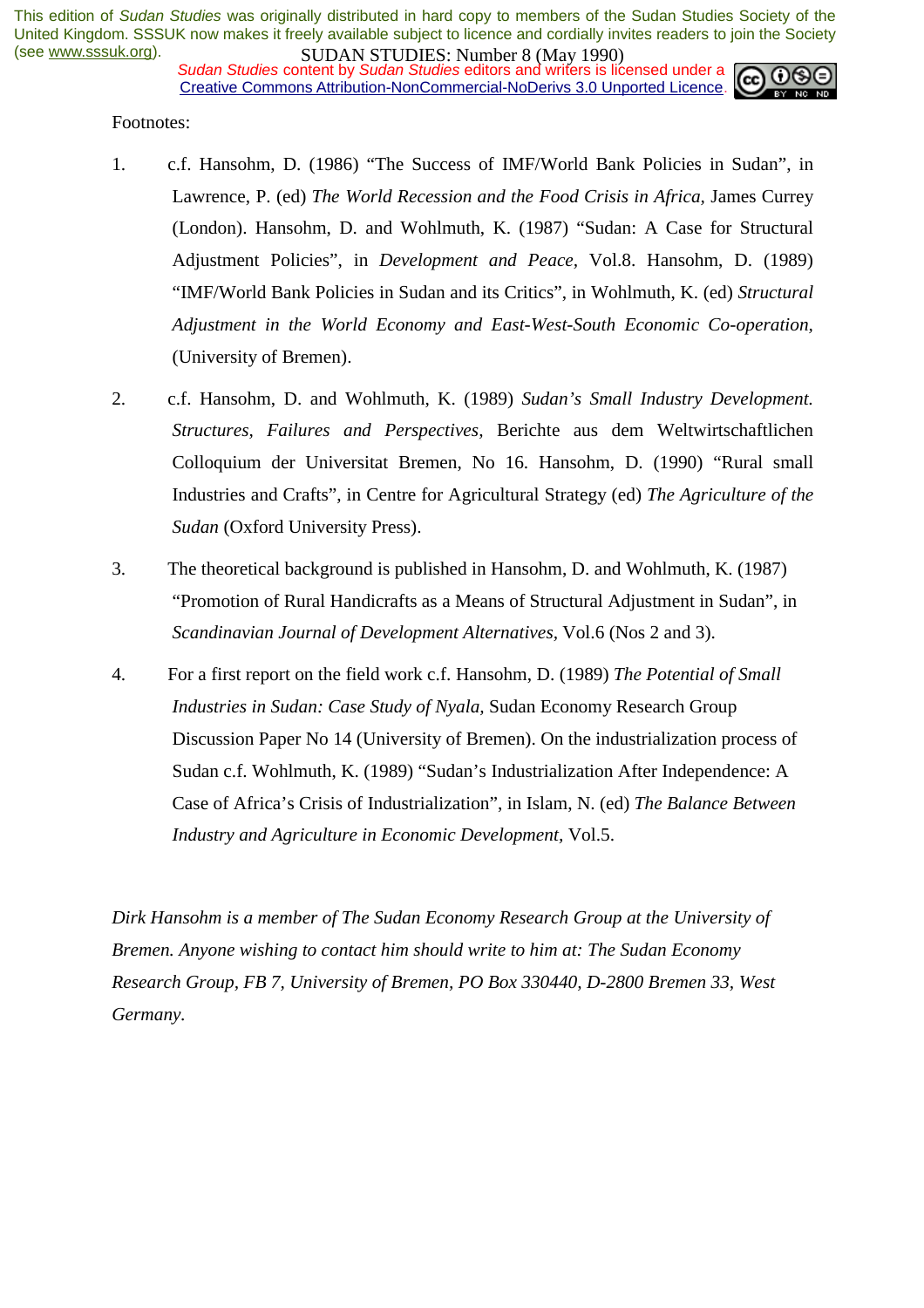*Sudan Studies* content by *Sudan Studies* editors and writers is licensed under a Creative Commons Attribution-NonCommercial-NoDerivs 3.0 Unported Licence.



# **THE FOREST NATIONAL CORPORATION**

The Forests Department was created by legislation in 1901. The Department, then known as the Woods and Forests Department, started with responsibilities for protection of the natural forests and creation of forest reserves. The Forests Department, now called the Central Forests Administration, now forms part of the Ministry of Agriculture and National Resources. Its Headquarters is located in Khartoum and consists of Afforestation, Inventory and Management, Utilization, Gum Arabic, Planning and Monitoring, and Administration and Finance sections. It is responsible for the management of the national forestry resources. In northern Sudan, the regional forestry departments, which until August 1985 were part of the regional ministries of agriculture, have been recentralized and are under control of the Central Forests Administration. In southern Sudan, the Forests Department, which used to be one autonomous unit within the Ministry of Agriculture of the self-government of the Southern Sudan, became three regional forests departments according to the 1983 Southern Sudan Regional Government Act.

For a number of reasons, the Forests Department was not able to continue the programmes it originally envisaged. Forest reservation, which was to cover l5% of the total area of the country (89.5 million feddans) stopped at only 0.5% (3 million feddans). Afforestation programmes were reduced from an annual target of 80,000 feddans to slightly over 25,000 feddans. Production of sawn timber fell from an annual average of 25,000 cubic metres until 1970, to only 10,000 cubic metres during the 1980s. Moreover, the Forests Department was unable to continue effective protection of the natural forests from fires, illicit felling and clearance for unauthorized mechanised farming.

For these reasons, the Forests Administration has been restructured into a Forest National Corporation with the assistance of the World Bank and bilateral Co-financiers. In 1985, the regional forest administrations, then recentralized, came under control of the Central Forests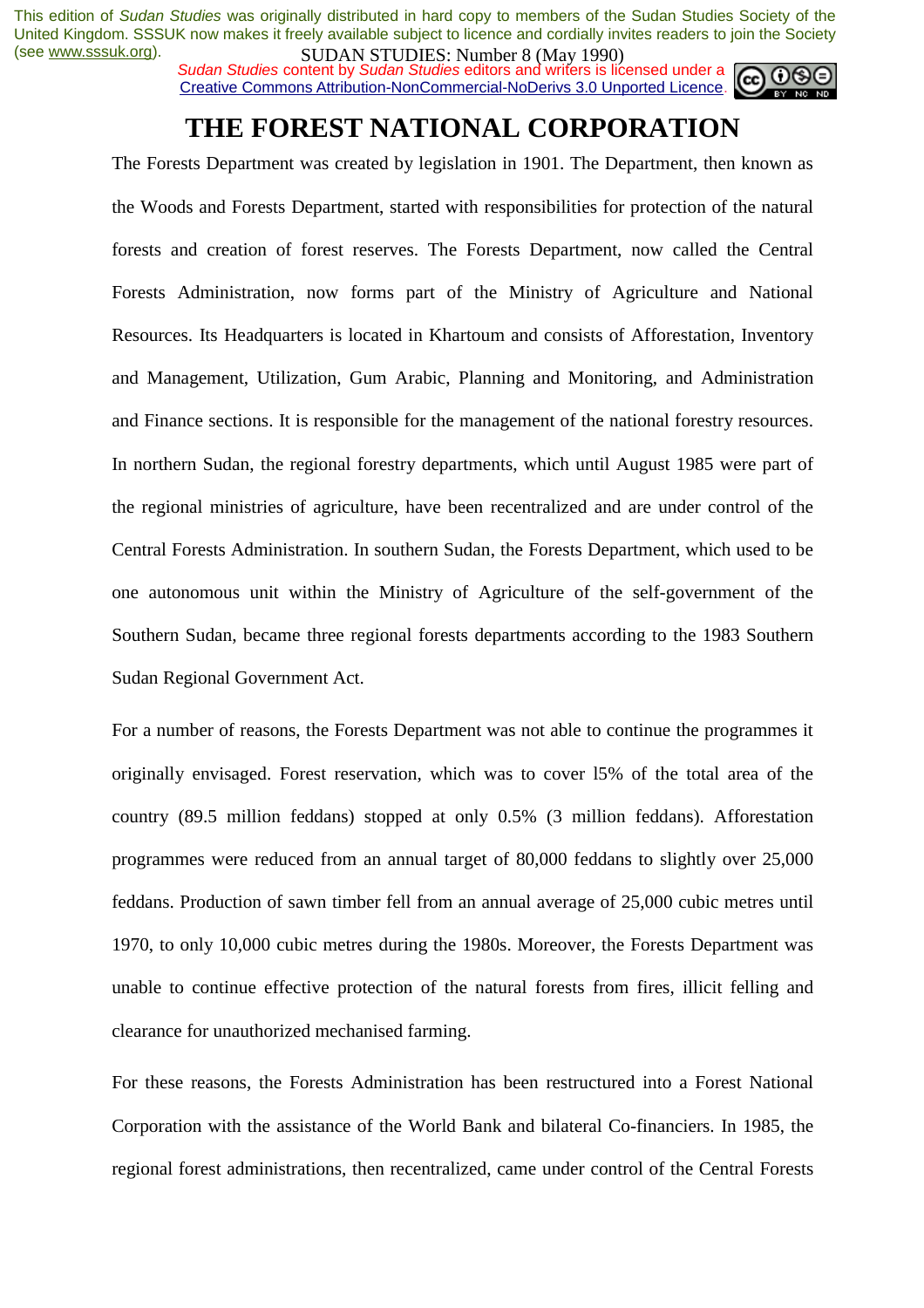*Sudan Studies* content by *Sudan Studies* editors and writers is licensed under a Creative Commons Attribution-NonCommercial-NoDerivs 3.0 Unported Licence.



Administration. The Forest Laws of 1932 (the Central Forests Ordinance and Provincial Forest Ordinance) were revised and amalgamated into one Forest Bill, which was passed in 1989. The 1932 Forest Policy had previously been replaced in 1986 by a new and more effective National Forest Policy. Moreover the Forest National Corporation Bill was passed in 1989 and a service-oriented Corporation to replace the Forests Administration has been established. According to its empowering act, this Corporation will provide for the wood and the environmental protection needs of the people of Sudan. The World Bank and bilateral cofinanciers are furnishing some 58 million US dollars over 7.5 years to strengthen key functions of the Forest National Corporation, such as planning, management, marketing, financial systems and career development. A large extension programme accounts for a quarter of the base line costs, and further funding for inventory and research (which will continue to be under the Agricultural Research Corporation). The University and Polytechnic in Khartoum are assisted to improve their turn-out of graduates and technicians.

*Dr H O Abdel Nour is general manager of the Forest National Corporation.*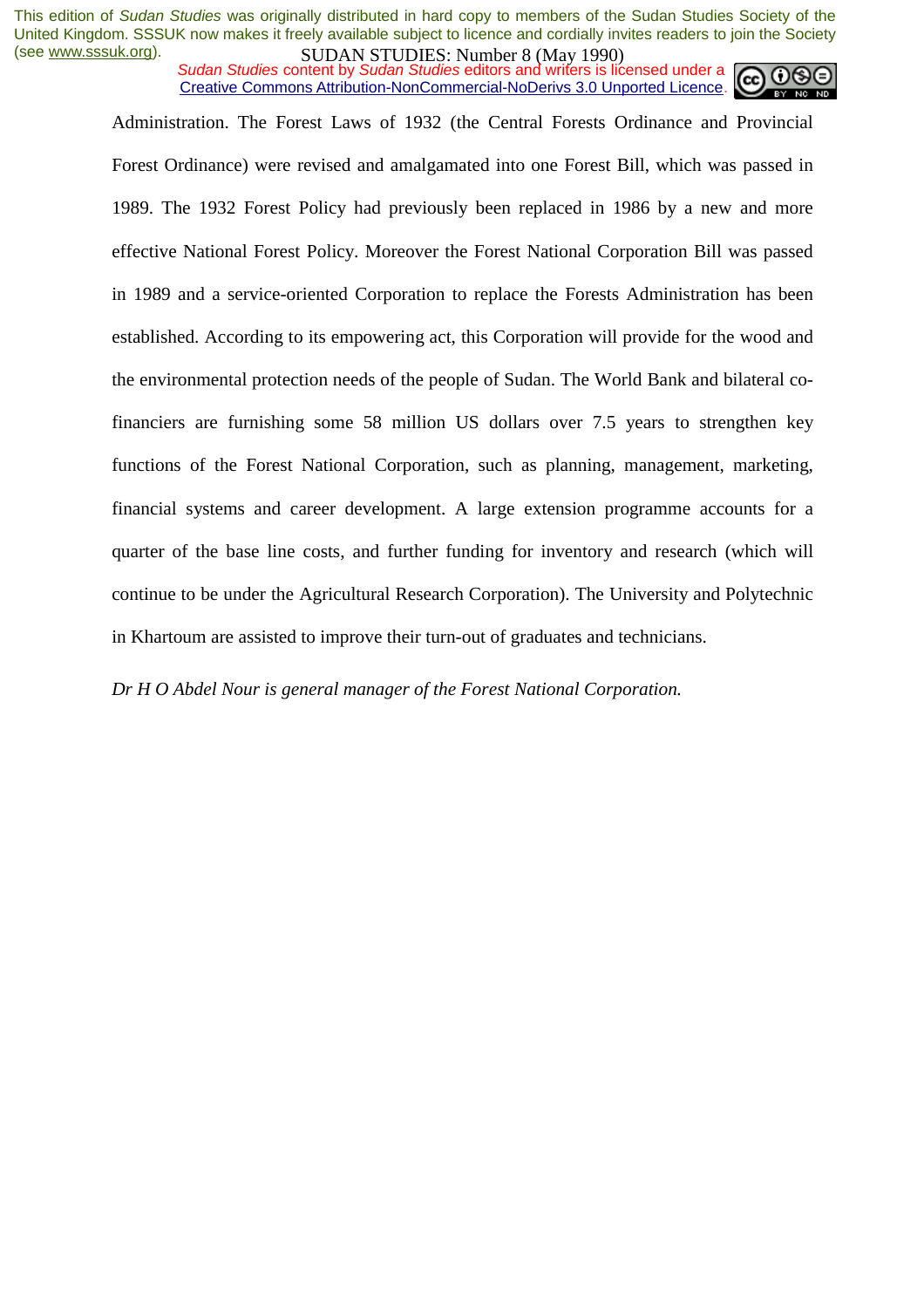*Sudan Studies* content by *Sudan Studies* editors and writers is licensed under a Creative Commons Attribution-NonCommercial-NoDerivs 3.0 Unported Licence.



# **THE POWELL-COTTON COLLECTION**

*Tony Trilsbach, the SSSUK Secretary, tells of a little-known collection of Sudanese artefacts in Kent.* 

The Powell-Cotton Museum holds the private collection of Major Powell-Cotton, who was a big game hunter who later devoted his life to the study and collection of Indian and African fauna and ethnography. In all, 28 collecting expeditions were mounted between 1887 and 1939 and the material gathered now forms one of the largest private displays of its kind in the UK. Although the geographical focus of the collection is wide-ranging, the Sudan contributes to a number of displays.

Before reaching any of the galleries, the visitor is confronted by a huge diorama of the African Savanna with most of the principal African game animals stuffed and arranged in "realistic" juxtaposition. Many of the animals shown were shot in Sudan and the overall effect is to create an impressive African atmosphere before moving on to see the main collection.

Gallery 2 contains material (mainly weapons) acquired through a skirmish with the Didinga tribe (Case 3), and various domestic artefacts collected from the Hadendowa and Beni Amer tribes of the Red Sea Hills.

Gallery 3 contains some of the best Sudan exhibits; three dioramas of tribal life in

southern Sudan made by a former museum curator. One shows a Dinka family party, focussing on a baby's cradle and tribal jewellery. The second has a Zande theme showing the production of a piece of pottery in a "human" image. The final model highlights the strength of the Latuka warriors and the role of various weapons. There is also a fan of Sudanese spears.

Gallery 5 contains many more domestic and personal items collected from various parts of southern Sudan, lying within or around the Nile valley and the surrounding marshes. These items were collected during an expedition mounted in 1933 and include items such as a Shilluk pipe-bowl and various types of jewellery.

In addition to the Sudanese items, the collection covers similarly impressive displays which, quite literally, represent the whole continent of Africa. There are also large collections of masks, jewellery and pottery from much of the Indian subcontinent and Japan. There is also a display of Stone Age cultures in the Pacific islands. The museum's displays are not static, and much material exists in the museum archive.

I can strongly recommend a visit to see this very impressive collection. The museum and the adjacent "Quex House" and Gardens are open on Wednesdays, Thursdays and Sundays between April and September, whilst the museum only is open on Sundays throughout the year. It is located at Birchington, close to Margate and the telephone number of the curator is 0843-42168.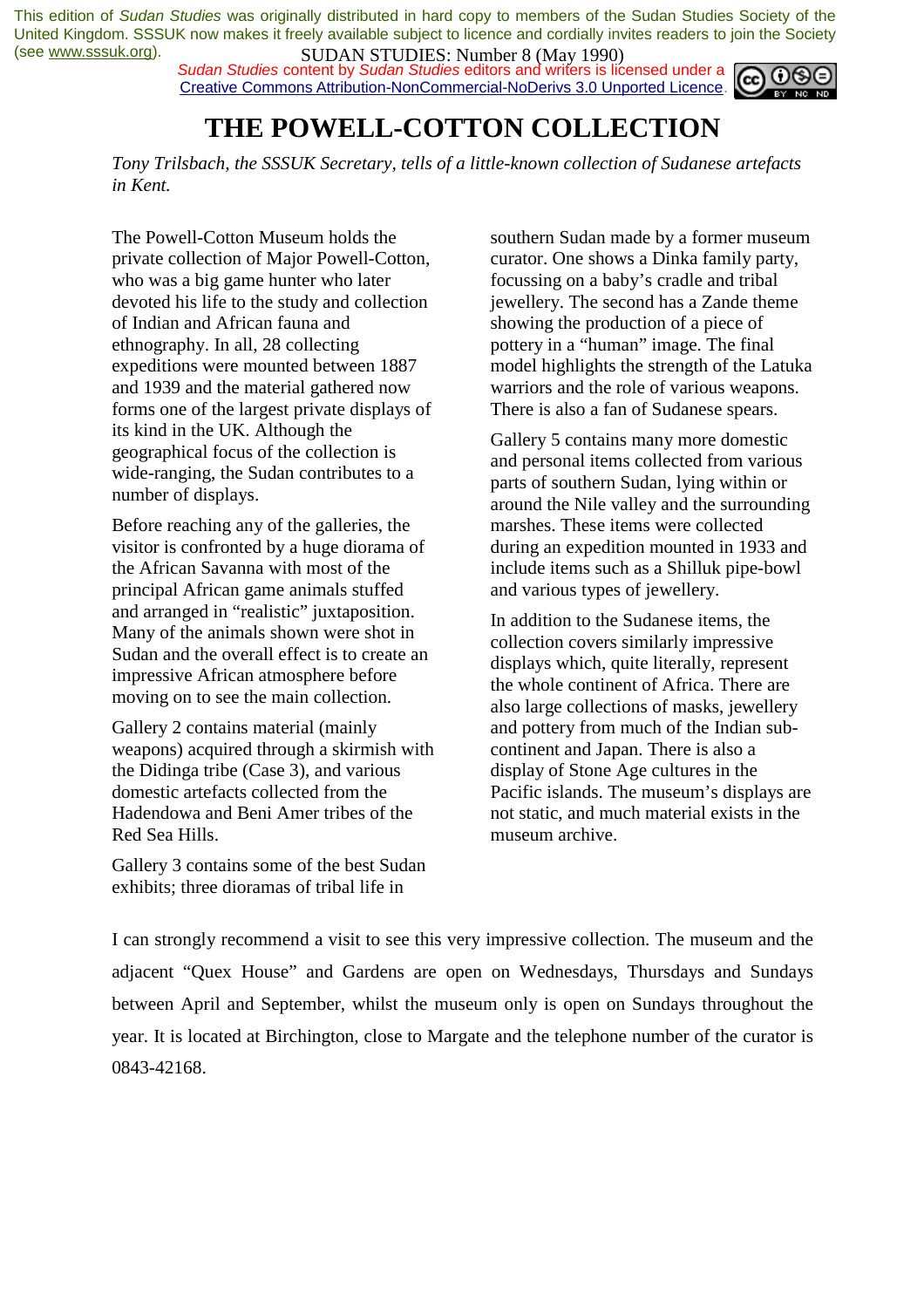*Sudan Studies* content by *Sudan Studies* editors and writers is licensed under a Creative Commons Attribution-NonCommercial-NoDerivs 3.0 Unported Licence.



# **CURRENT AFFAIRS IN SUDAN**

*Charles Gurdon continues his series on contemporary political and economic issues in the Sudan. The column is based on reports prepared for the Economist Intelligence Unit (EIU), but the author stresses that this column presents a personal viewpoint and does not necessarily reflect the views of EIU, SSSUK or anyone else.* 

#### **THE POLITICAL SCENE:**

It is now almost a year since the 30 June 1989 coup which brought the Revolutionary Command Council (RCC), led by General Omar al-Bashir, to power. Recently the National Islamic Front (NIF) leader, Dr Hassan al Turabi, who is both the deposed Prime Minister Sadiq el Mahdi's brother-in-law and the principal architect of the *"September Laws"* which introduced Islamic Sharia law in September 1983, finally admitted what had been obvious that the NIF was behind the coup and is now dictating government policy. After initial confusion, the regime's political, but not its economic, policies have become frighteningly clear. Its three central elements are described.

#### ISLAMISATION:

The most contentious is the determined effort to turn Sudan into an Islamic republic as soon as possible. This is being done in a number of ways including the enforced introduction of Islamic codes and the destruction of much of Sudan's traditionally liberal and tolerant secularism. Some of the changes, such as closing public places during prayer times, segregating the sexes on public transport, and painting shop fronts green, are not significant in themselves. However, the return of Islamic *"Hadud"* punishments, the official and widespread discrimination against women and non-Muslims, the physical attacks against Christians and animists, and other signs are far more disturbing.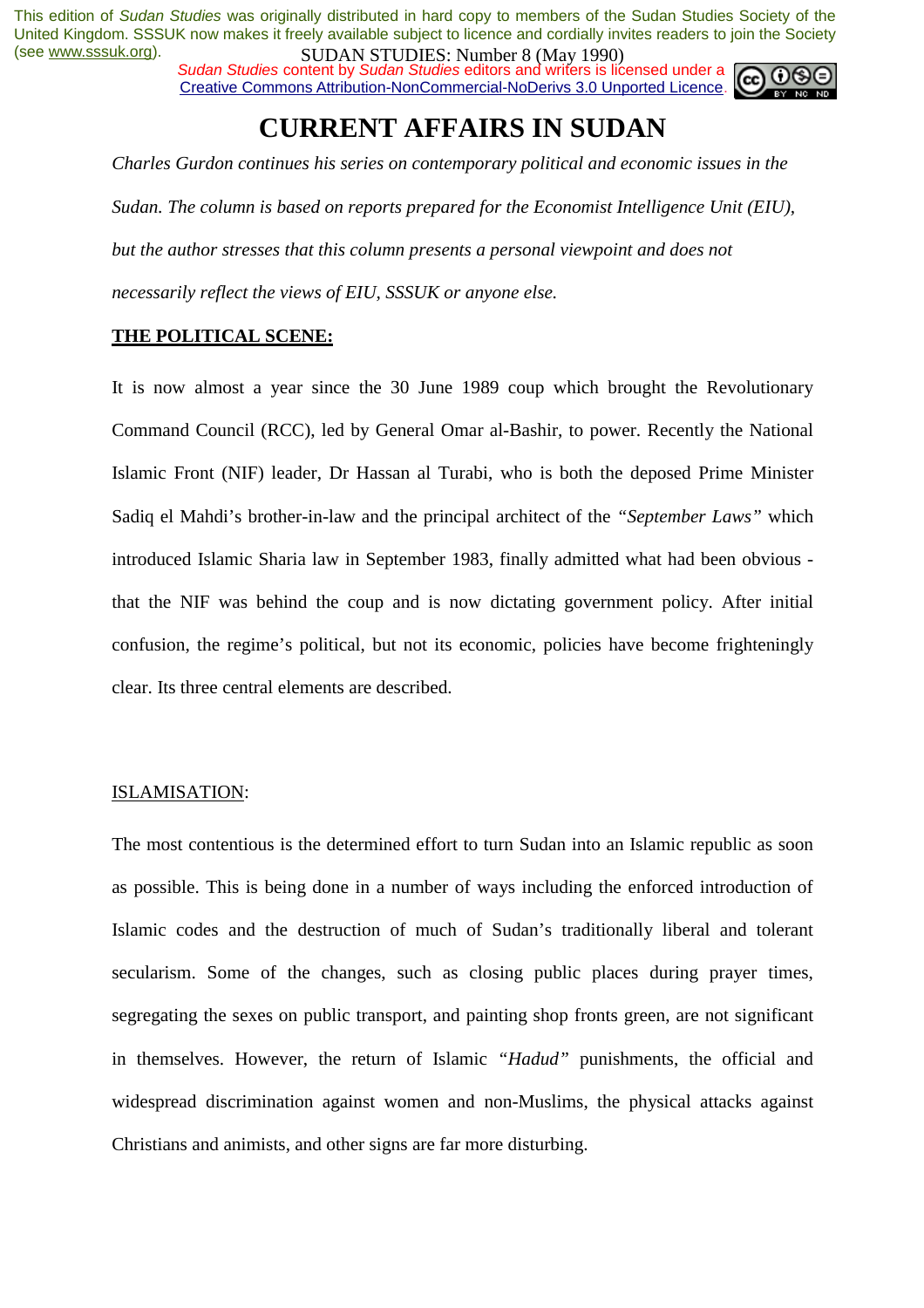*Sudan Studies* content by *Sudan Studies* editors and writers is licensed under a Creative Commons Attribution-NonCommercial-NoDerivs 3.0 Unported Licence.

Although it appears to have been postponed because it was impractical, the RCC was planning to introduce a federal system of government. Each of the regions would then hold a referendum to decide whether Islamic *sharia* law would be implemented. The combination of the organisational skills of the well financed NIF could result in narrow majorities for the implementation of *sharia* law in most of the northern provinces.

Whether or not this would be the case in the capital is more debatable because of the large number of non-Muslims and non-practising Muslims. The Junta's insistence that non-Muslims would be free to leave a region if they disliked its Islamic *sharia* laws would be no comfort for the 1.8 million displaced people in the Khartoum region. Unless proper safeguards are introduced to protect minorities, the RCC's policies for a federal structure would be gross discrimination against the non-Muslim population.

#### THE CIVIL WAR AND OPPOSITION:

A second strand of the RCC's policy is to use military force rather than negotiation to end the civil war. It was the army which resumed the civil war in October 1989 after an unofficial ceasefire had lasted more than six months. While this might have been intended to obtain a stronger military position from which to negotiate with the SPLA, the RCC and its Islamic fundamentalist supporters view the conflict as a *"Jihad"* or holy war. They hoped that the combination, of religious zeal and military aid from other Arab states would ensure victory against the "Marxist infidel" rebels. The RCC's recent legitimisation of Arab militias, through the new Popular Defence Act, and the virtually explicit encouragement to kill both southerners and non-Muslims is only the most odious sign of this *"Jihad".* 

The attempt to end the war by military means has proved a total failure. The SPLA's push into Western Equatoria has led to a string of minor victories over an increasingly demoralised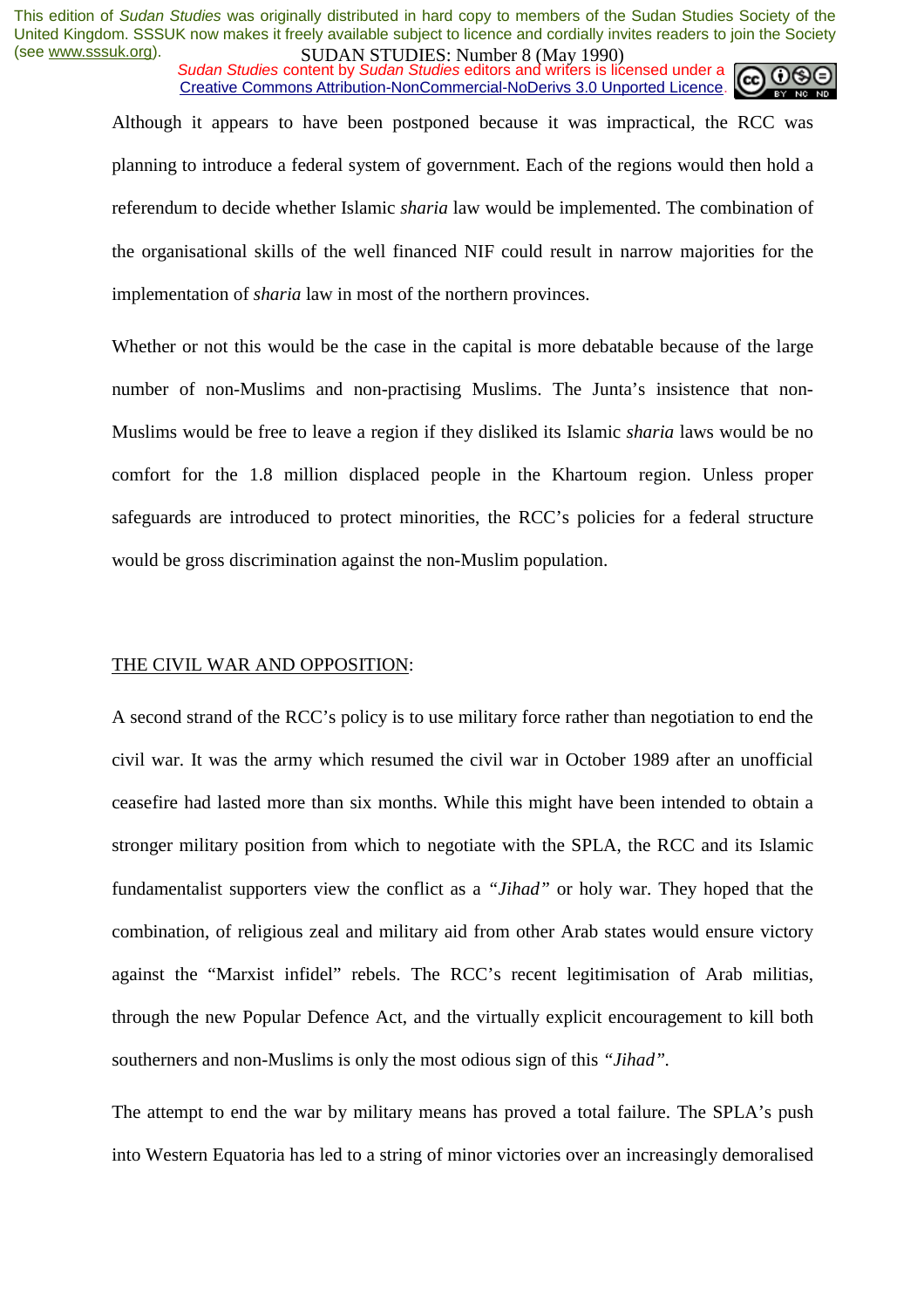*Sudan Studies* content by *Sudan Studies* editors and writers is licensed under a Creative Commons Attribution-NonCommercial-NoDerivs 3.0 Unported Licence.

army. The SPLA is now stronger than at any time since the war began in 1983. Although with considerable army effort it may prove impossible, the SPLA is now poised to capture the regional capital of Juba and thereby threaten the Junta's hold on the whole of southern Sudan. If the military situation deteriorates any further, as it probably will during the forthcoming rainy season, it may be forced to come to the negotiating table with a genuine desire and need for peace. It may decide incorrectly, however, that it can strengthen its hand by still more futile conflict.

The Junta's current suppression of any dissent is more repressive than anything experienced in Sudan's recent history. As an example, in April there was an alleged coup after which 28 officers were executed, despite the fact that half of them were already in prison and could not have taken part in the alleged coup. It has become increasingly obvious that the RCC is not scared to use repression to maintain power and is using it as a deliberate policy to "put the fear of God" into the population.

Besides an increasing number of executions, which followed trials with little or no semblance of justice, the Junta has also condoned, if not actively encouraged, some torture. Ministers' insistence that the traditional Sudanese toleration makes torture impossible unfortunately holds little water today. Although many of the more famous former politicians have been released into house arrest, there are still well over 100 political detainees who are being held without charge.

Despite the magnitude of Sudan's political and economic crisis and the disastrous policies being pursued, it is likely to remain in power during the next six months. However, pressure is mounting and there are still two possible factors which could lead to the overthrow of the RCC before the end of 1990.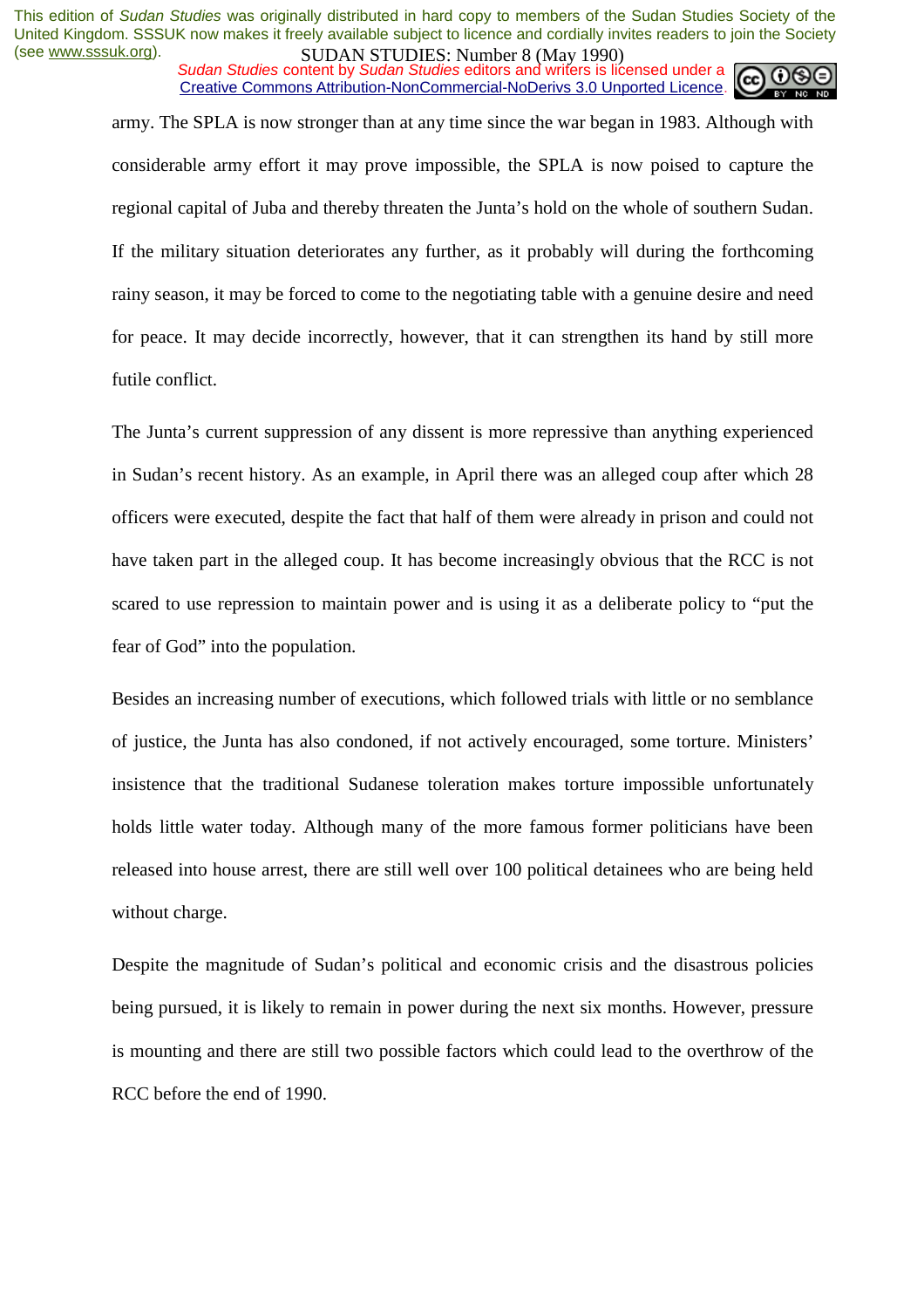*Sudan Studies* content by *Sudan Studies* editors and writers is licensed under a Creative Commons Attribution-NonCommercial-NoDerivs 3.0 Unported Licence.

The army is losing the civil war and morale is very low. If there was a major military setback,

such as the fall of Juba or one of the other provincial capitals, there could be a military revolt or a successful coup. The army is a microcosm of Sudanese society and there are few extended families in northern Sudan who do not have a relative serving in the south. As the army casualties have mounted, the war has affected increasing numbers of northern families for whom the war had previously been a remote event. Except amongst the Islamic fundamentalists there is growing opposition to the war both within and outside the army.

The second threat to the Junta is the possibility of demonstrations and riots which could result in the overthrow of the current regime. Precedents for this were the popular uprisings in October 1964 and April 1985, which led to a change of government (The peaceful use of "peoples' power" didn't begin in the Philippines, East Germany or anywhere else, but in Sudan). It could happen again - with demonstrations sparked either by a military defeat, food price rises or the growing repression -unless the Junta was prepared, like China and Romania, to use brutal force to end it (although Sudanese soldiers will rarely fire on northern civilians). Hence the RCC will either have to alter its more controversial policies or tread very carefully if it is to stay in power beyond the end of 1990.

#### THE ECONOMY:

One of the casualties of the Junta's brief term in office has been the Sudanese economy which has been totally overshadowed by political events. This situation is likely to continue as it grapples with maintaining control in the north and the civil war in the south. The economy is currently on auto-pilot and is just about ticking over but is still dangerously weak. The Junta's refusal to knuckle under and implement the IMF's package of austerity measures means that there can be no resolution or major improvement in the debt situation. This is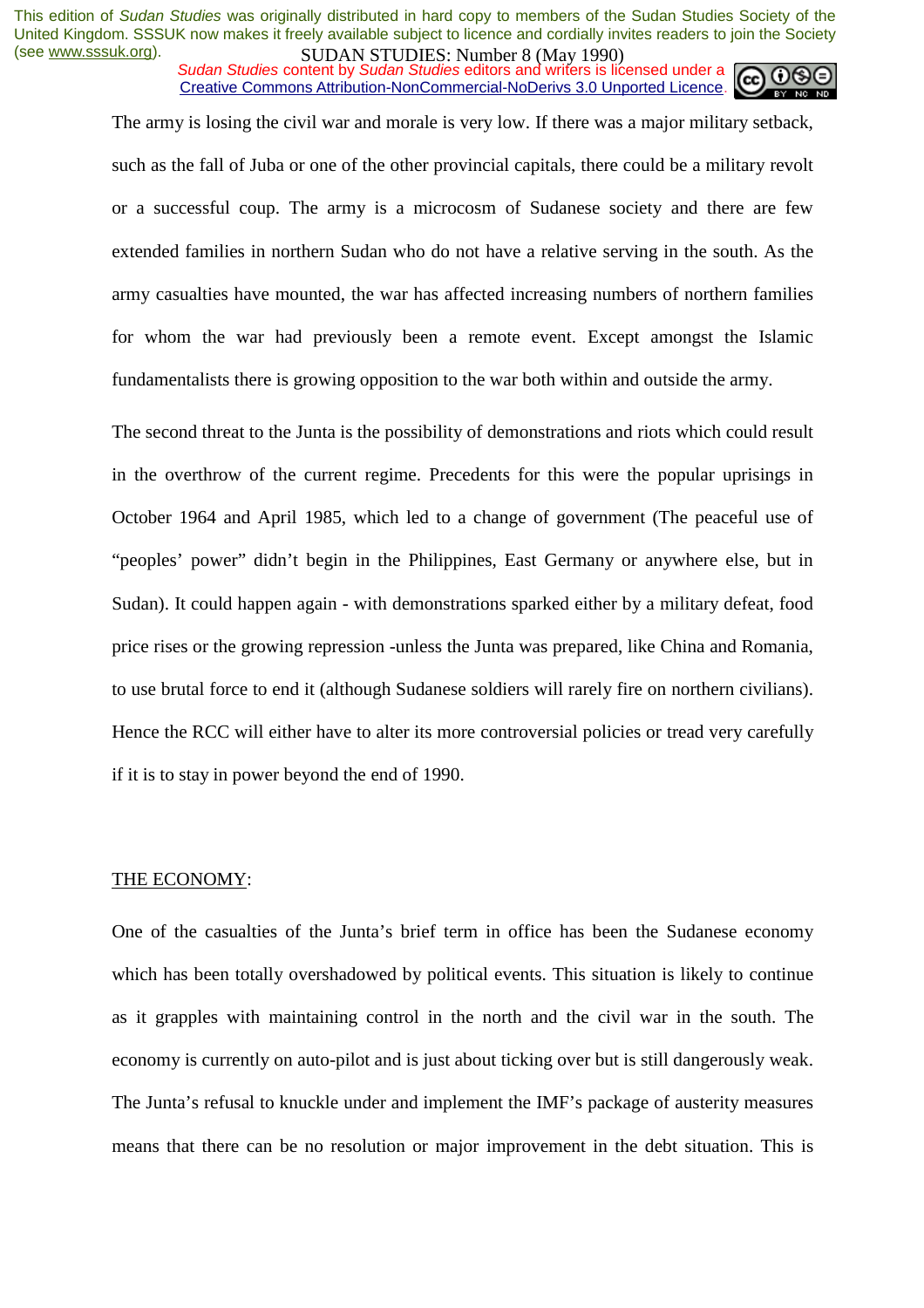*Sudan Studies* content by *Sudan Studies* editors and writers is licensed under a Creative Commons Attribution-NonCommercial-NoDerivs 3.0 Unported Licence.

reflected by the fact that Sudanese government debt is now being traded at only two cents to the dollar in the inter-bank secondary debt market which is lower than any other country in the world. At the same time financial aid is drying up as Sudan's traditional allies and benefactors express their opposition to the Junta's divisive and disastrous policies.

Unfortunately, the prospects for Sudan's economy are very bleak. The latest forecasts suggest that both cotton and sorghum production will fall in 1990 and, given that they accounted for only 47% of the total in 1988, this trend augurs ill for this year's trade performance. In addition the prevailing instability in central and western Sudan will probably hinder the harvesting of both gum Arabic and sesame, the two other major export products.

Although the stocks being held by the Agricultural Bank of Sudan should ensure that it is not necessary to import sorghum this year, the level of wheat and wheat flour imports will probably increase. At the same time, however, the shortage of foreign currency, the reluctance of Sudan's traditional allies to provide cheap crude oil, and the generally depressed state of the economy, will probably reduce the level of imports in dollar terms although, because of the continual devaluation of the Sudanese pound, the cost of imports would rise in local currency terms.

The resultant visible trade deficit is likely to increase in 1990 while the combination of higher defence spending, a reduction in private inward remittances and lower foreign aid disbursements will contribute to an even higher account deficit. The deteriorating external payments situation will be compounded by high interest payments on external debt, estimated by the World Bank at US\$225 million in 1990 as compared with only US\$55 million and US\$119 million in 1987 and 1988 respectively.

All in all, the current prospects for Sudan are probably bleaker than at any time for decades. As friends of this wonderful country and its people, who deserve a much better government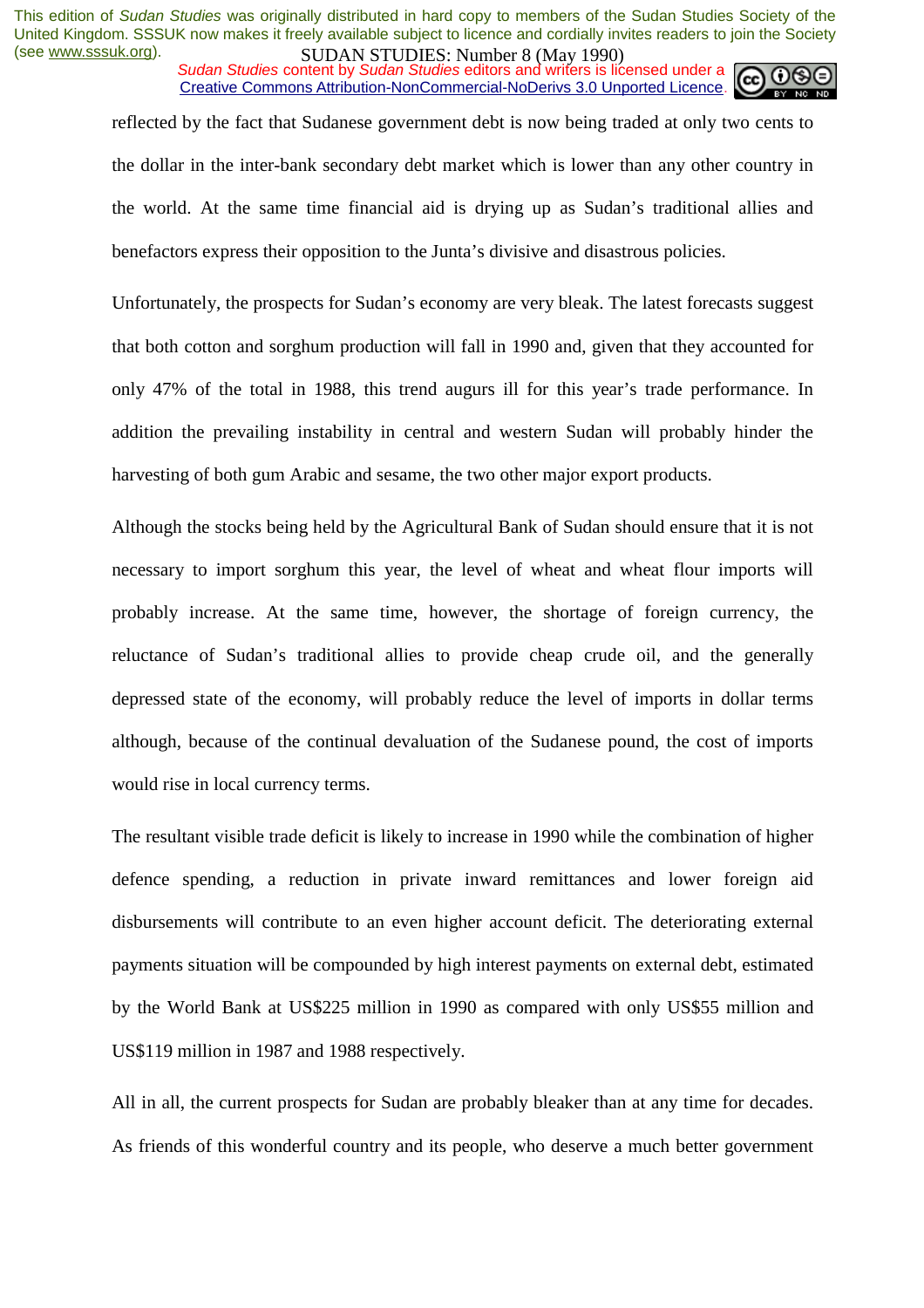*Sudan Studies* content by *Sudan Studies* editors and writers is licensed under a Creative Commons Attribution-NonCommercial-NoDerivs 3.0 Unported Licence.



than they have ever had, we must do all we can to help end its senseless civil war and restore

its secular, liberal, heterogeneous and tolerant society.

*Charles Gurdon prepares quarterly political and economic reports on Sudan for the* 

*Economist Intelligence Unit.*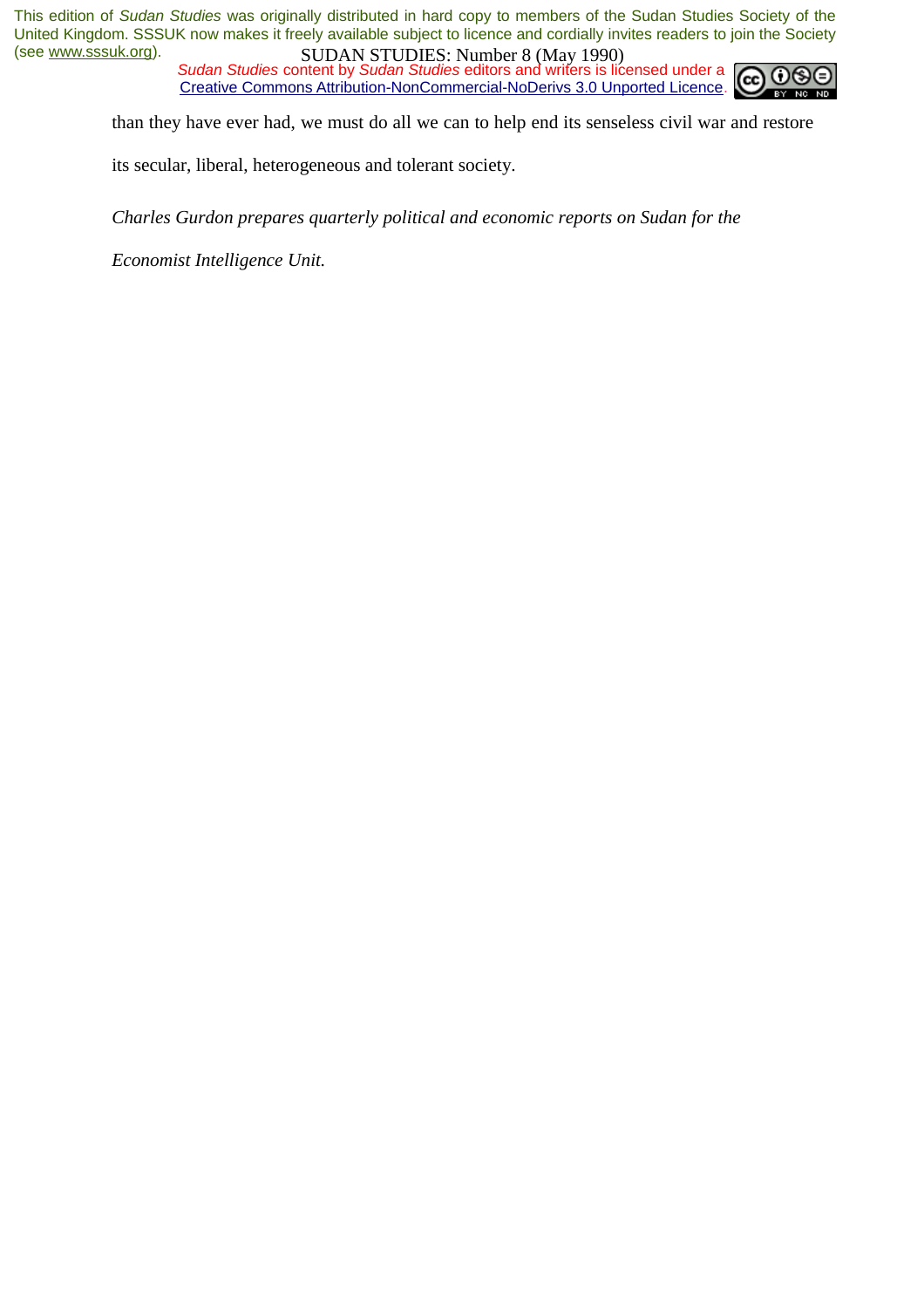*Sudan Studies* content by *Sudan Studies* editors and writers is licensed under a Creative Commons Attribution-NonCommercial-NoDerivs 3.0 Unported Licence.



# **THE JONGLEI CANAL AND THE WATER OF THE NILE**

*Tony Trilsbach reviews two new books concerning the River Nile: "The Jonglei Canal" and, by kind permission of African Affairs, "The Waters of the Nile".* 

*The Jonglel Canal* - *Impact and Opportunity,* edited by Paul Howell, Michael Lock and Stephen Cobb, Cambridge Studies in Applied Ecology and Resource Management (Cambridge University Press), 537pp. £39.50 or \$75.

This broad and detailed analysis of the Jonglei Project is the modern equivalent of the series of documents published on its predecessor, the Equatorial Nile Project, nearly half a century ago. Fourteen people have contributed to its 537 pages, which are divided into themes on: Controlling the Nile; The Natural Environment of the *Sudd;* The People of the Jonglei Area; Agriculture and the Exploitation of Natural Resources; The Local Effects of the Canal; and Rural Development and the Future.

When construction began on the canal in the second half of the 1970s, there was still little scientific study of its likely effects on the ecology and peoples of the affected areas. There was limited detailed scientific research, and there had been no real attempt to synthesise and balance all the various components (economic, social, ecological and scientific) of the scheme. The principal objective of this book is to try and redress that weakness and bring together the best available information. The authors do their best to ignore the current collapse of scheme, and to set aside any political judgements. An underlying assumption is that one day the canal will be built.

Although it is impossible to divulge any of the wealth of detail provided, in this review, it is worth high-lighting some of the conclusions: the fact that political dissention and war will cause more longterm ecological damage than the worst possible scenario of the canal's impact; much social and economic change had already begun as a result of earlier civil war and floods, including a contraction of kinship ties; control of the impact of the Jonglei Canal on the communities was left to one statutory body (The Jonglei Executive Organ) which had many divergent opinions to the other statutory body (The Permanent Joint Technical Commission), which was more concerned with the wider hydrological effects; there are dangers in seeing the Canal as an end in itself, without consideration for wider "basin management"; the existing trench has already proved hazardous for both domestic and wild animals and has shown a need for re-evaluation of the impact on animal routes, but there is some hope that one bank could be used for an improved road; the people most affected by the canal have had little effective representation and better southern representation in the decision-making process could be a possible step towards reconciliation and a resumption of construction.

All in all this is an excellent book. Like all multi-authored books, the jell is sometimes not at its best, but this is, nevertheless, an honest attempt to meet a clear and direct objective. If anything the book is not political enough and assumes that one day peace and stability will reign. Unfortunately, I find these circumstances beyond my horizon at present and would like to have seen a greater range of development scenarios under a variety of imperfect political circumstances.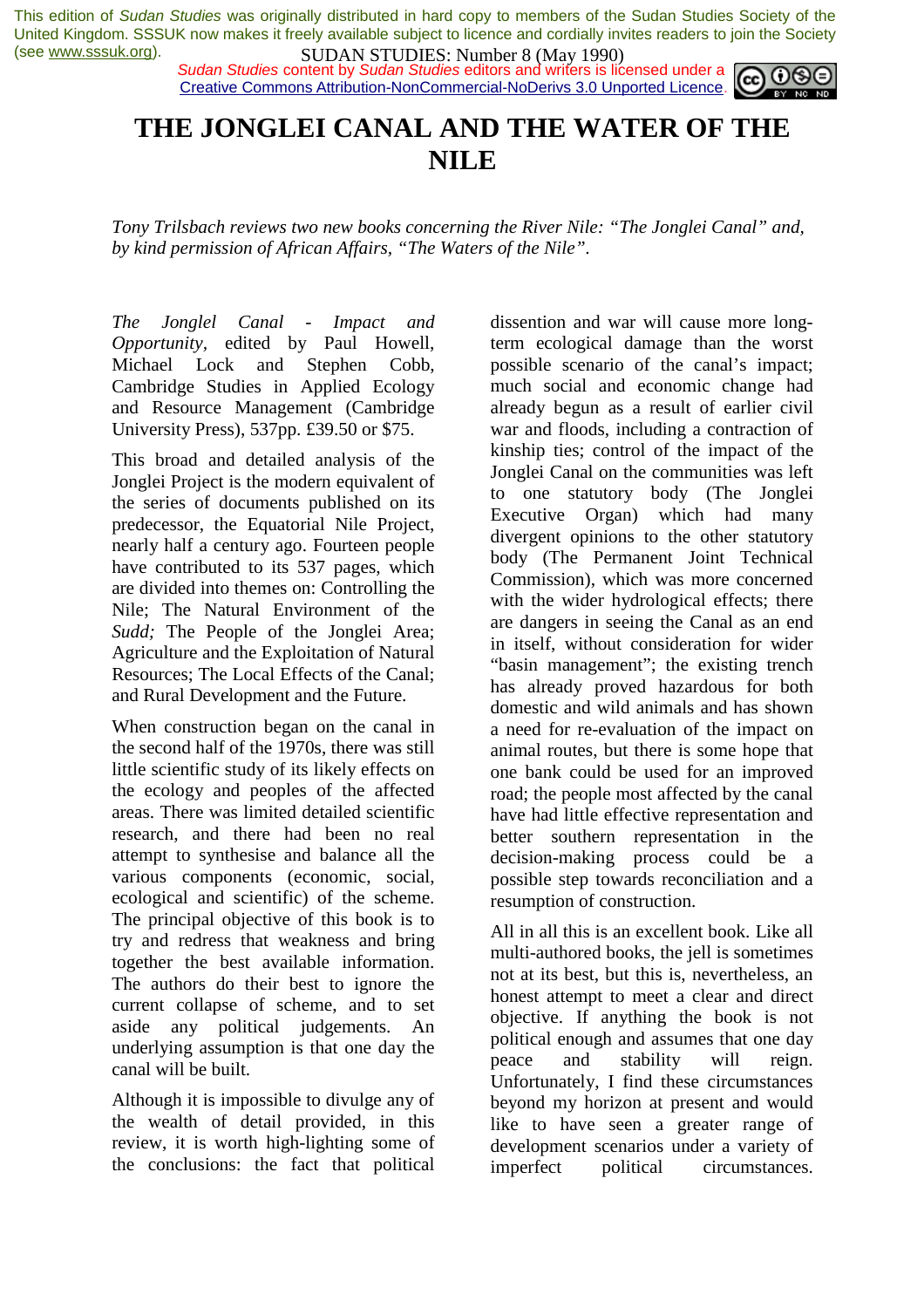**SUDAN STUDIES:** Number 6 (1914) 1220)<br>*Sudan Studies* content by *Sudan Studies* editors and writers is licensed under a  $\omega$  090 Creative Commons Attribution-NonCommercial-NoDerivs 3.0 Unported Licence.



However, I do strongly recommend that anyone interested in this broad subject should try and read the book and I believe that with hindsight it will be seen as a "classic" and will stand comfortably on library shelves alongside works by authors such as H. E. Hurst.

*The Waters of the Nile: Hydropolitics and the Jonglei canal 1900-1988,* by R. O. Collins. Clarendon Press (Oxford), 441pp. £45.

This book charts the hydropolitics of the Nile Valley from 1900 to the present day, although there is one chapter on European Imperialism in the Nile valley which extends back into the last century.

At face value, this book seems to lack any real original theme and could be said to be a more modern version of John Waterbury's *Hydropolitics of the Nile Valley,* published in 1979. However, this is an unfair criticism because, despite the fact that there is a considerable overlap in the material content, there are two main differences. Firstly, Collins does not attempt to give a systematic balanced review of the whole Nile system, but instead focuses on the debate for major hydrological controls in the South in the context of developments elsewhere along the river.

Secondly, there is a wealth of detailed information on issues which, taken by themselves seem to have little real importance, but collectively give the

reader the feeling that he or she is attending the Jonglei debates from a position in the public gallery. One can almost feel like a participant and the style of presentation enables a deep understanding of, not only the facts, but the more subtle nuances of decisionmaking and the role of personalities in their own right.

As an historical account which manages to maintain a sense of suspense and which is able to tell a story in a lucid and flowing way the book succeeds, but in Chapter 10 falls down on some of the broader scientific details of the Canal's possible impact. Here it seems to gloss over some of the less immediate and less obvious impacts, but in a strange way this is a strength, as it presents an ideal complement to *The Jonglei Canal: Impact and Opportunity,* and read alongside this book one has the ideal blend of style and drama from Collins, and the scientific detail in the book edited by Howell, Lock and Cobb. It is interesting to note that Collins' Chapter 10 is also called "Impact and Opportunity"!

Overall, this is another excellent book on the theme of the Jonglei Canal and is required reading for both hydrologists and people interested in the southern affairs. It is just a little unfortunate that both the above books have been published when the Jonglei Canal Project seems to be totally dead and buried and is at best a phoenix waiting to rise from some very cold ashes.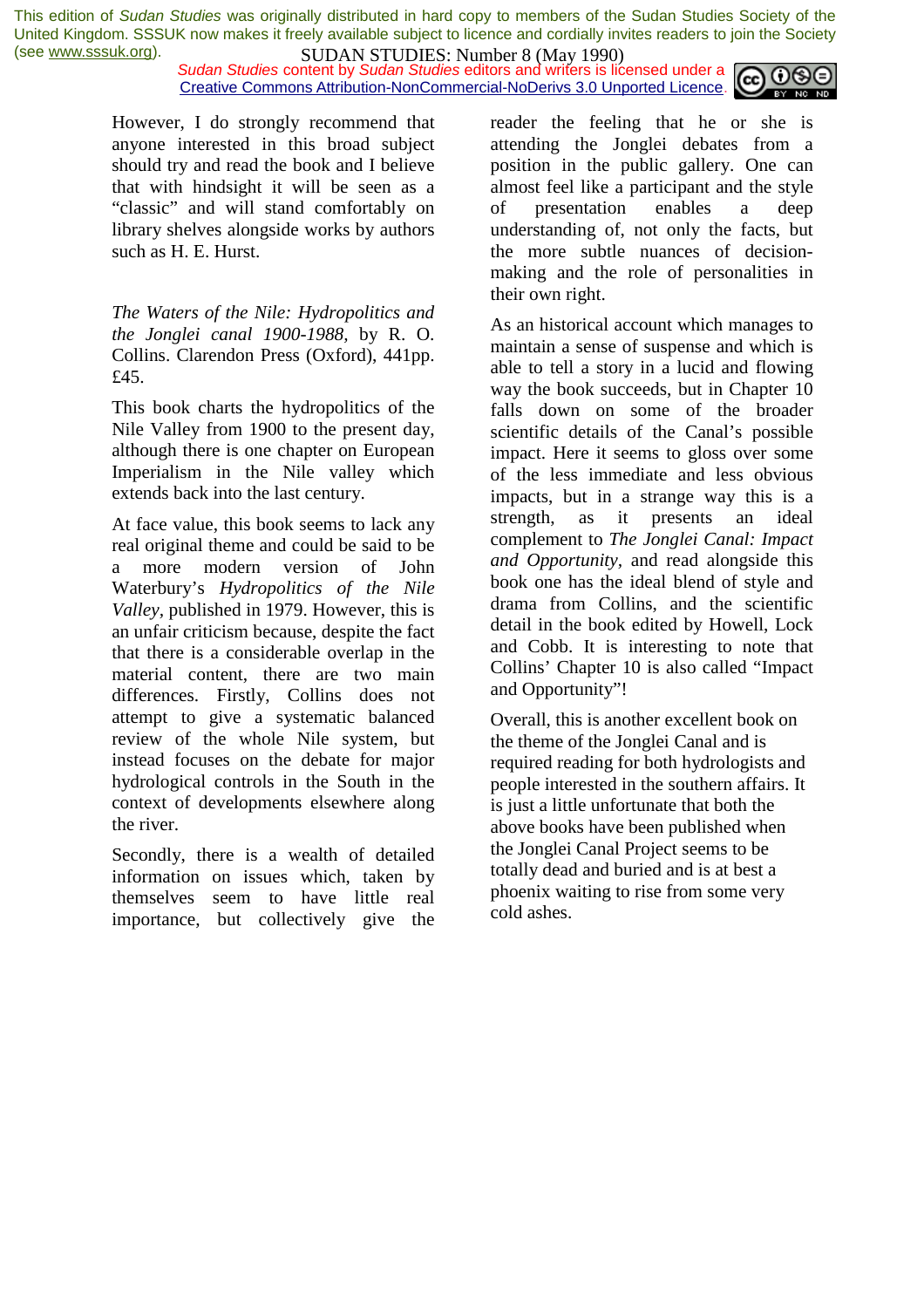*Sudan Studies* content by *Sudan Studies* editors and writers is licensed under a Creative Commons Attribution-NonCommercial-NoDerivs 3.0 Unported Licence.



# **RECENT PUBLICATIONS**

Ali, A.M.A. (1989), "Heavy Rainfall at Khartoum on 4-5 August, 1988: a case study", *Meteorological Magazine,* 118, pp.229-35.

Anon, (1989), "Sudan: The June Coup d'Etat: 50 Days On", *Africa Watch,* (22 August).

Anon, (1989), "Sudan: Destruction of the Independent Secular Judiciary; Military Government Clamps Down on Press Freedom", *Africa Watch,* (25 September).

Anon, (1989), "Political Detainees in Sudan", *Africa Watch,* (24 October).

Anon, (1989), "Sudan: Government to Execute Striking Doctors" and "The Provinces: Militia Killings and Starvation Policy Return", *Africa Watch, (6* December).

Anon, (1989), "Sudan: Recent Developments in Khartoum, an Update", *Africa Watch,* (13 December).

Anon, (1990), "Political Detainees in Sudan: Journalists, Poets and Writers", *Africa Watch,* (8 January).

Anon, (1990), "Political Detainees in Sudan: Medical Doctors", *Africa Watch,* (22 January).

Anon, (1990), "Political Detainees in Sudan: Trade Unionists", *Africa Watch,* (22 January).

Anon, (1990), "Political Detainees in Sudan: Academics", *Africa Watch,* (22 January).

Anon, (1990), "Political Detainees in Sudan: Lawyers", *Africa Watch,* (22 January).

Anon, (1990), "The massacre at El Jebelein", *Africa Watch,* (23 January).

Anon, (1990), "Sudan: The Forgotten War in Darfur Flares Again", *Africa Watch, (6* April).

Anon, (1990), "Sudan: Threat to Women's Status from Fundamentalist Regime", *Africa Watch,* (9 April).

Anon, (1990), *Denying the Honour of Living: Sudan,* Africa Watch, (90 Borough High Street, London SEl), l40pp.

Badr-el-Din, A.I. (1989), *Problems in Evaluating the Impact of Structural Adjustment Policies in Sudan: The case of Agriculture,* Sudan Economy Group Discussion Paper No 15, (University of Bremen), 34pp.

Coghlan, A. (1990), "Sudan Jails Biologist for Teaching Darwinism", *New Scientist,* (17 march) p.21.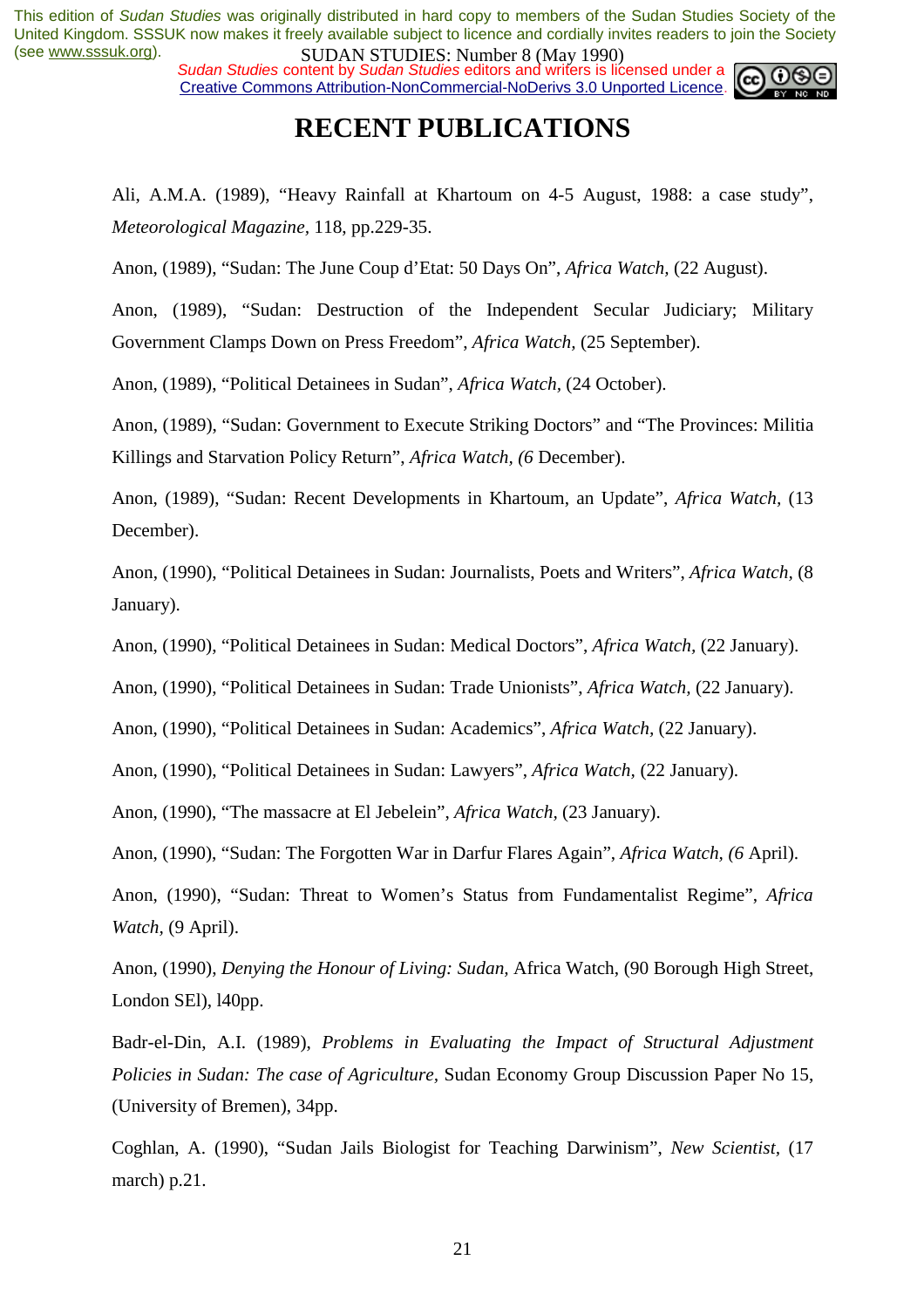*Sudan Studies* content by *Sudan Studies* editors and writers is licensed under a Creative Commons Attribution-NonCommercial-NoDerivs 3.0 Unported Licence.



Collins, R.O. (1990), *The Waters of the Nile: Hydropolitics of the Jonglei Canal,* Clarendon Press (Oxford), 441pp.

Edgar, J. (1989), *A Masalit Grammar (with notes on other languages of Darfur and Wadai),*  Frankfurter Studien fur Afrikanistik, Reimer Verlag, Berlin, l2lpp.

Edgar, J. (1990), *Maba Group Lexicon,* 430pp. [forthcoming].

Edgar, J. (1990), *Tama Group Lexicon,* 260pp. (forthcoming].

El Tahir, E.A.B. (1987), "A Feedback Mechanism in Heavy Rainfall, Central Sudan", *Journal of Hydrology,* 110, pp.323-34.

Hansohm, D. (1986), "The Success of IMF/World Bank Policies in Sudan", in Lawrence, P. (ed) *The World Recession and the Food Crisis in Africa,* James Currey (London).

Hansohm, D. and Wohlmuth, K. (1987), "Sudan: A Case for Structural Adjustment Policies", in *Development and Peace,* Vol.8.

Hansohm, D. and Wohlmuth, K. (1987), "Promotion of Rural Handicrafts as a Means of Structural Adjustment in Sudan", in *Scandinavian Journal of Development Alternatives,*  Vol.6 (Nos 2 and 3).

Hansohm, D. (1989), *The Potential of Small Industries in Sudan: Case Study of Nyala*, Sudan Economy Research Group Discussion Paper No 14 (University of Bremen).

Hansohm, D. (1989), "IMF/World Bank Policies in Sudan and its Critics", in Wohlmuth, K. (ed) *Structural Adjustment in the World Economy and East-West-South Economic Cooperation,* (University of Bremen).

Hansohm, D. and Wohlmuth, K. (1989), *Sudan's Small Industry Development. Structures, Failures and Perspectives,* Berichte aus dem Weltwirtschaftlichen Colloquium der Universitat Bremen, No 16.

Hansohm, D. (1990), "Rural small Industries and Crafts", in Centre for Agricultural Strategy (ed) *The Agriculture of the Sudan* (Oxford University Press).

Hulme, M. (1990), "The Changing Rainfall Resources of Sudan", *Transactions of the Institute of British Geographers,* 15, pp.21-34.

Maxwell, S. (1990), *Food Security in the Sudan,* Zed Books, [forthcoming].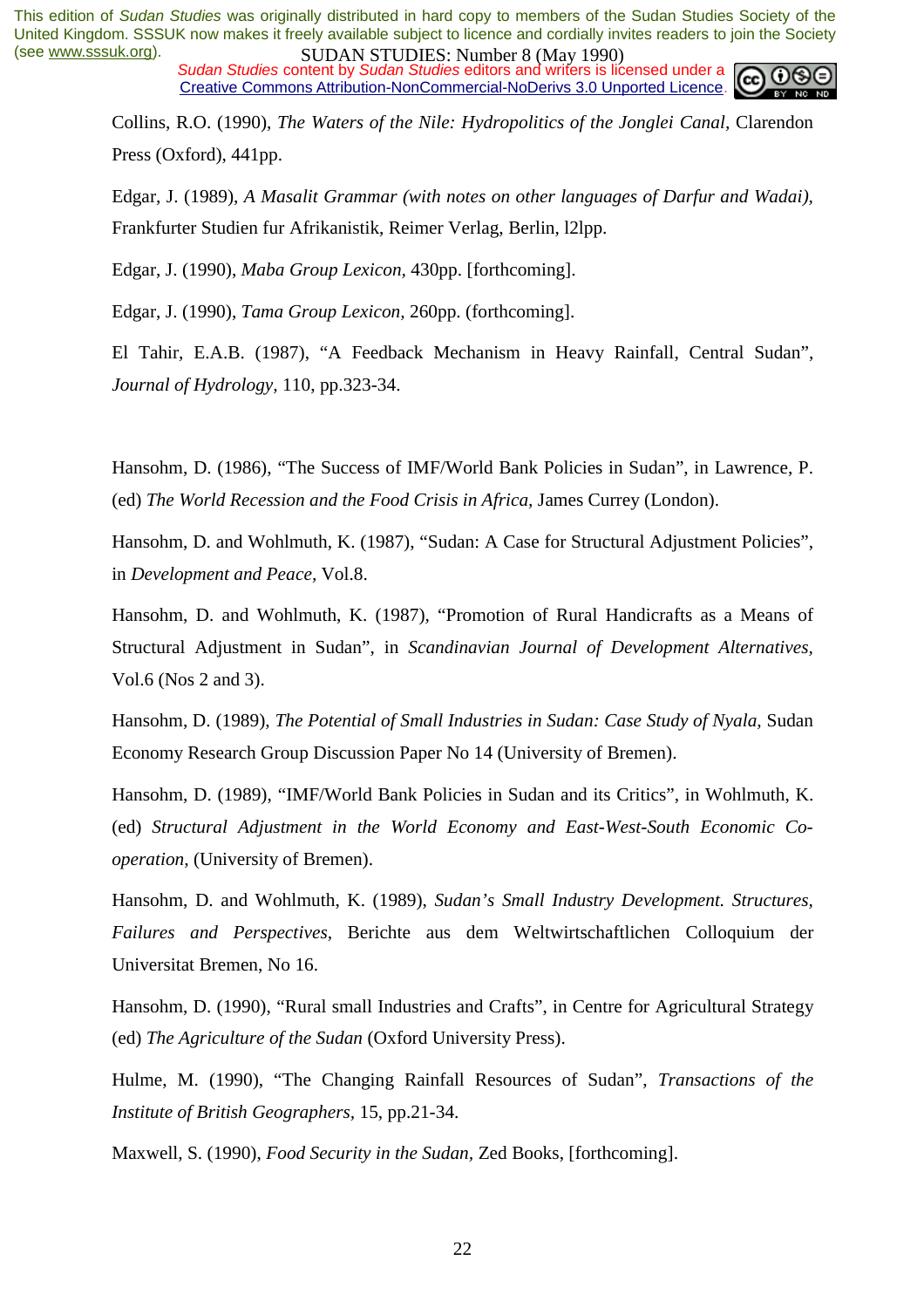**SUDAN STUDES**: **NUDES** (WAY 1200)<br>Sudan Studies content by Sudan Studies editors and writers is licensed under a Creative Commons Attribution-NonCommercial-NoDerivs 3.0 Unported Licence.



Oesterdiekhoff, P. (1988) *Landwirtschaftliche Vermarktung und Marktpolitik: Strukturen, Defizite und Politiache Optionen im Agrarischen Marketing von Regenfeldbau und Viehwirtschaft,* Sudan Economy Research Group Discussion Paper No 12, (University of Bremen), ll9pp.

Sharp, K. and Foord, W. (1989), *Food Policy in Sudan: an annotated bibliography,* Institute of Development Studies, Development Bibliography Series No 3. 222pp.

Speece, M. (1990), "Market Performance of Agricultural Commodities in semi-arid South Kordofan, Sudan", *Geoforum,* 10, pp.409-26.

Sutcliffe, J.V., Dugdale, G. and Milford, J.R. (1989), "The Sudan Floods of 1988", *Hydrological Sciences Journal,* 34, pp.355-64.

Wohlmuth, K. (1989), "Sudan's Industrialization After Independence: A Case of Africa's Crisis of Industrialization", in Islam, N. (ed) *The Balance Between Industry and Agriculture in Economic Development,* Vol. 5.

Woodward, P. (1990), *Sudan 1898-1989: The Unstable State,* Lester Crook (London), 271pp.

#### **CONTRIBUTIONS TO SUDAN STUDIES**

The Editor is always willing to receive articles for publication in Sudan Studies. The principal criterion for inclusion is relevance to the Sudan. Contributions can be based on formal research, experience, reviews or anecdotes. Each issue should present a balance of articles covering the range stated. Ideally, there should be a broad subject coverage between the sciences and the arts, although this balance varies between issues according to the nature of the contributions received. Anyone who has ever been to the Sudan should be in a position to contribute something. Some items are as short as 50 words, whilst others can be a few thousand (printed in parts). An ideal length is something that can be printed in 2-3 pages of the newsletter. If you are able/willing to contribute, please write to the Editor at the following address:

Dr A Trilsbach, 10 Thornlea, Godinton Park, Ashford, Kent, TN23 3JX, UK.